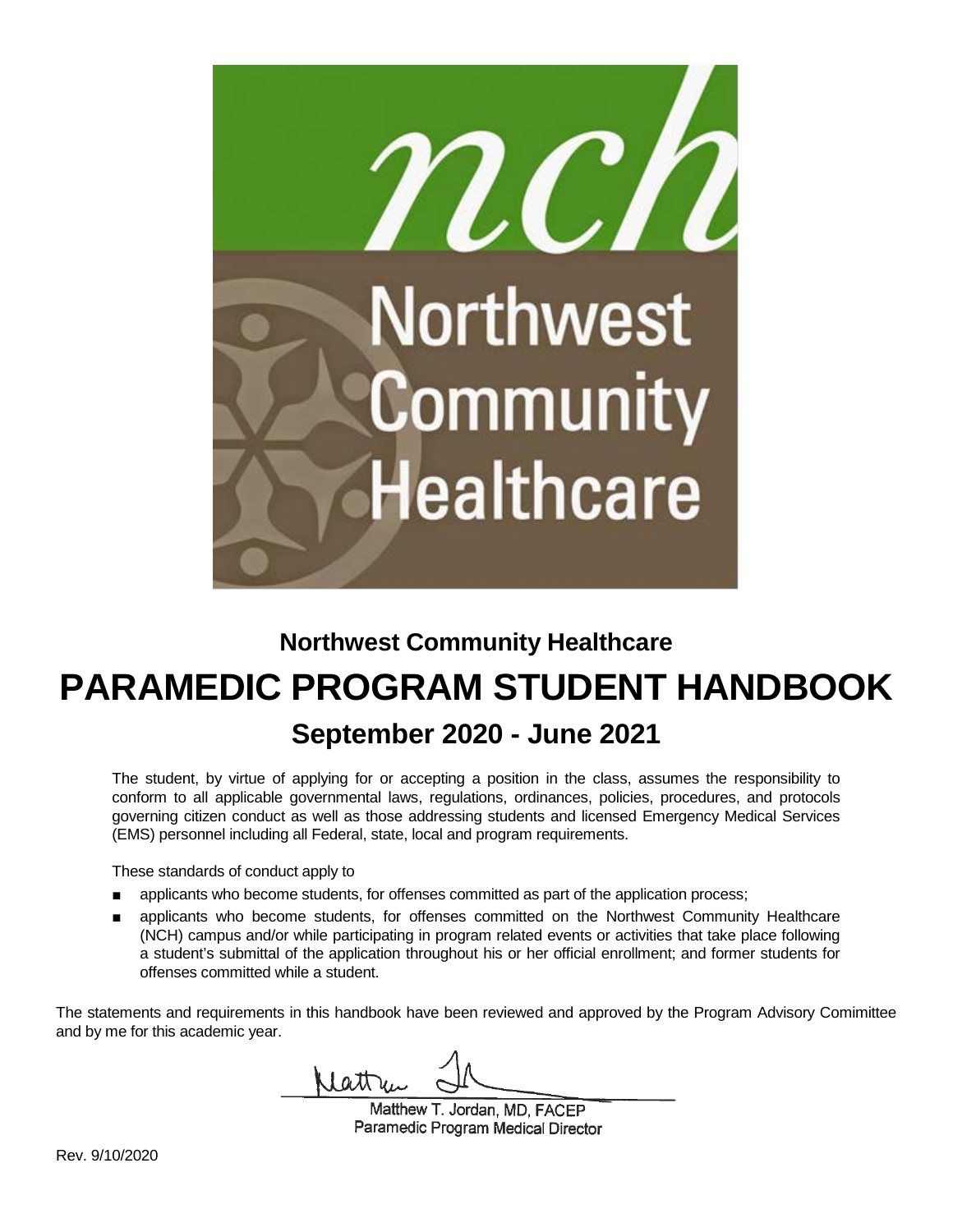#### **Program Core Values**

- **Integrity:** We continually strive to do the right things in the right ways.
- **Compassion:** We genuinely care about the wellbeing of people.
- **Commitment:** We are committed to those we serve and their individual needs are at the center of all decisions. This includes providing person-centered, humanistic and value-based education and care.
- Accountability: Each person is accountable for their own actions.
- Advancing Knowledge: We are dedicated to professional development and the process of applying and sharing knowledge. Quality education and a continuously learning health system is fundamental to professional growth and clinical excellence.
- **Respect and Collaboration**: We optimize teamwork and partnerships to deliver optimal outcomes; treating everyone with dignity and respect. Each student has equal value and an equal opportunity to contribute to class activities.
- **Excellence:** We are committed providing an educational experience of exceptional quality, to academic achievement, exemplary service, and superior clinical practice, quality and safety. Customer satisfaction drives all processes.
- **Justice:** Fair and equitable due process is offered to all.

# **Student Accountability**

Each student must be aware of and comply with the Harper College and the NCH Student Handbook requirements to successfully complete the program.

# **Accreditation**

The Higher Learning Commission of the North Central Association of Colleges and Secondary Schools (NCA) 230 South LaSalle St., Suite 7-500; Chicago, IL 60604 (800) 621-7440

Illinois Dept. of Public Health Div. of EMS & Hway Safety 500 E. Monroe, 8th Floor; Springfield, IL 62701 (217) 785-2080

# **CAAHEP / CoAEMSP**

The Northwest Community Healthcare Paramedic Program is accredited by the Commission on Accreditation of Allied Health Education Programs [www.caahep.org](http://www.caahep.org/) upon the recommendation of the Committee on Accreditation of Educational Programs for the Emergency Medical Services Professions.(CoAEMSP)

Commission on Accreditation of Allied Health Education Programs 9355 - 113th St. N, #7709 Seminole, FL 33775 727-210-2350 [www.caahep.org](http://r20.rs6.net/tn.jsp?f=001a-nas9N64XkOC-6-50FKWbrGPJabHBpc2px5h9OQcr6mBr-0FNMfbFKkp229PY8XpVR6sEHQCBr55D2j9DrGkNGnqHuWlRg6LqoM8OuWoIkLRsE0udlIS_NsCuo0KDqz3s3DY5tA_g1SSm9Vo0EJUg==&c=GVZnfHSf5m2a2VZXaB0QFj4t4NCMvlThHe4_V1g_vhB-Jbb_i29MjQ==&ch=BwduFZTPgMJOCRPKPVo7_lH5Vh56WAzmSN7lNP0FYWl3AS5AilPUOQ==)

To contact the CoAEMSP: 8301 Lakeview Parkway, Suite 111-312 Rowlett, TX 75088 Phone: 214-703-8445 Fax: 214-703-8992 [www.coaemsp.org](http://r20.rs6.net/tn.jsp?f=001a-nas9N64XkOC-6-50FKWbrGPJabHBpc2px5h9OQcr6mBr-0FNMfbI-Gf2C-WEY1D1UNmj3ugGo7FXmy4MkDyBHntqRIjhLV4kfcsvK-38O-waMu3AbMDauBCvB7IA0dcubR5bHyOHWkiwEaR8zV1A==&c=GVZnfHSf5m2a2VZXaB0QFj4t4NCMvlThHe4_V1g_vhB-Jbb_i29MjQ==&ch=BwduFZTPgMJOCRPKPVo7_lH5Vh56WAzmSN7lNP0FYWl3AS5AilPUOQ==)

#### Safe, inclusive campus environment **Equal Opportunity Statement**

NCH and Harper College do not discriminate on the basis of race, color, religion, gender, national origin, ancestry, age, marital status, sexual orientation, physical or mental disability or unfavorable discharge from military service as long as the individual is otherwise qualified to perform all the essential elements of a paramedic's scope of practice and meets eligibility requirements for paramedic licensure. For a full listing of the statutory references that support the program policies and for information on requesting accommodations under the Americans with Disabilities Act (ADA) and the discrimination complaint procedure, see the Harper College Catalog and this Handbook.

# **Professional role of a paramedic**

A paramedic is an allied health professional whose primary focus is to provide essential care and services as part of an EMS System. A paramedic functions under medical oversight and is a key link between the out-ofhospital environment and the health care system.

Paramedics possess complex knowledge and skills necessary to provide competent care and appropriate disposition to those seeking their assistance.

Paramedics provide care using drugs, pharmacologics, equipment and supplies as authorized by the EMS Medical Director (EMS MD). The Paramedic's scope of practice ranges from basic to advanced life support and may occur at the point of patient contact, enroute to or between health care facilities, or in other settings.

Paramedics must demonstrate each competency within their scope of practice in a wide variety of environmental conditions and for patients of all ages. Care is based on an appropriate patient assessment, forming an accurate impression, and providing interventions designed to optimize health, mitigate or reverse the signs and symptoms of illness and injury and provide comfort to patients and family members.

Paramedics must care for people with empathy and compassion, have an awareness of their abilities and limitations, and demonstrate transdisciplinary professionalism, strong inter-personal and communication skills, and a capacity for calm and reasoned judgment while under stress. They must blend multiple intelligences with common sense and be service oriented.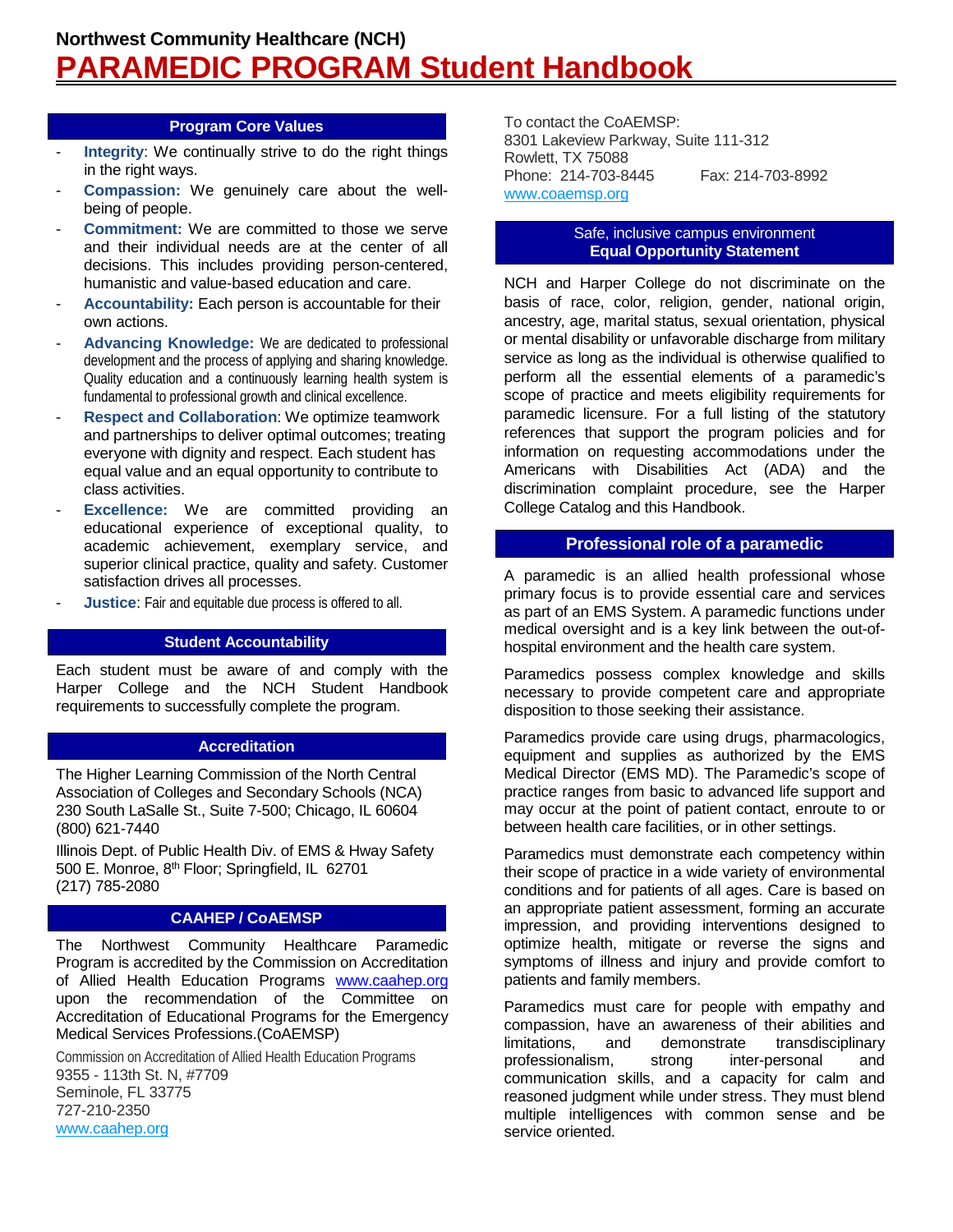# **Our program of instruction**

As the first EMS Resource Hospital in Illinois, NCH has been conducting EMT and PM programs since 1972.

The paramedic program is designed to expand upon entry level knowledge and skills acquired through an EMT or Advanced EMT (AEMT) course. Instructional content is based on the National EMS Education Standards; the Illinois EMS Act and Rules, CoAEMSP guidelines, the National Registry of EMTs (NREMT), and approved by the Program Medical Director and Advisory Committee.

A collaborative agreement with Harper College for the PM program has existed since 2003. The Illinois Community College Board approved the Associate in Applied Sciences (AAS) degree in EMS at Harper College as a unit of instruction on Feb 21, 2003. On April 1, 2003, The Illinois Board of Higher Education authorized Harper to offer the AAS degree in EMS.

All students are dually enrolled at NCH and Harper College for EMS certificate courses. Students are batch registered by Harper for the courses in each semester.

All certificate program classes are created and taught by NCH faculty at NCH unless pandemic restrictions require on-line instruction. Clinical rotations are scheduled at hospitals that belong to the Northwest Community EMS System (NWC EMSS) and are facilitated by the NCH PM Course Clinical Coordinator. Field experiences are completed at Provider Agencies that belong to the NWC EMSS and student progress is evaluated and monitored by NCH-approved preceptors.

**Students may exit the program after finishing the paramedic certificate or they may complete the full AAS degree.** 

#### **Prerequisite:**

|                                                           | EMS 111, 112, 113 or EMT Education   |    |  |  |
|-----------------------------------------------------------|--------------------------------------|----|--|--|
| <b>Paramedic CERTIFICATE Program</b><br><b>Credit hrs</b> |                                      |    |  |  |
| <b>EMS 210</b>                                            | Preparatory (fall)                   | 10 |  |  |
| <b>EMS 211</b>                                            | Med. Emerg I (fall)                  | 5  |  |  |
| <b>EMS 217</b>                                            | Hospital Internship (fall)           | 2  |  |  |
| <b>EMS 212</b>                                            | Med. Emerg II (spring)               | 7  |  |  |
| <b>EMS 213</b>                                            | Trauma, special populations (spring) | 6  |  |  |
| <b>EMS 218</b>                                            | Hospital Internship (spring)         |    |  |  |
| <b>EMS 215</b>                                            | Field Internship (spring)            |    |  |  |
| <b>EMS 216</b>                                            | Seminar (summer)                     | 3  |  |  |
| Total cradit houre                                        |                                      |    |  |  |

#### **Total credit hours**

#### **Required courses for the Associate in Applied Science (AAS) Emergency Medical Services Degree:**

A grade of C or better in all BIO, EMS, (EMS 214 and EMS 215 with a grade of P), and NUR courses is required for all students.

| BIO 160 Human Anatomy                    |                               |               |
|------------------------------------------|-------------------------------|---------------|
| BIO 161 Human Physiology                 |                               | 4             |
| Electives <sup>1</sup>                   |                               | 4             |
| <b>ENG 101</b>                           | Composition                   | 3             |
| <b>NUR 210</b>                           | <b>Physical Assessment</b>    | $\mathcal{P}$ |
| SOC 101 <sup>+</sup>                     | Introduction to Sociology     | 3             |
| <b>SPE 101</b>                           | Fund. of Speech Communication | 3             |
| <b>Total credit hours for AAS degree</b> |                               |               |

1Electives: BIO 130, CHM 100, HSC 104, or HSC 213

<sup>+</sup>This course meets the World Cultures and Diversity graduation requirement.

# **COURSE GOAL & OBJECTIVES**

#### **PHILOSOPHY of EDUCATION**

*"Education must not simply teach work - it must teach life"* (DuBois). The NCH program strives to develop students on an intellectual and personal basis.

#### **Education impacts learning by:**

- improving verbal and quantitative skills;
- encouraging higher order thinking, and prompting intellectual flexibility;
- improving reflective judgment, and effective interpersonal communication.

Education also impacts attitudes and values by developing a more positive self-image, encouraging accountability and team interdependency, increasing the ability to cope effectively with change and ambiguity, and developing a structure for principled reasoning, moral judgment, and ethical behavior.

#### **PRIMARY PROGRAM GOAL & Competencies**

"To prepare competent entry-level Paramedics in the cognitive (knowledge), psychomotor (skills), and affective (behavior) learning domains with or without exit points at the Advanced Emergency Medical Technician and/or Emergency Medical Technician, and/or Emergency Medical Responder levels." (CoAEMSP, 2019)

#### **COMPETENCIES to attain before graduation**

**Conceptual competence:** The ability to understand the theoretical foundations of the profession.

**Technical competence:** Proficiency in safely performing psychomotor skills.

**Contextual competence:** The ability to understand how your practice fits within the greater whole of the healthcare continuum and the ability to use conceptual and technical skills in the right context, avoiding the "technical imperative".

**Integrative competence:** The ability to take all the other competencies and put them all together, melding theory and practice.

**Adaptive competence:** The ability to change with evolutions in medicine or modify the care of one patient based on changing clinical presentations (move from one page of the Standard Operating Procedures (SOP) to another).

#### **GENERAL COURSE OBJECTIVES**

Upon completion of the program, a graduate will consistently demonstrate entry-level competency for each of these without critical error:

- Assess scene safety and demonstrate effective situational awareness.
- Appropriately gain patient access using a variety of tools and techniques.
- Perform assessments using appropriate technique, sequence and timing; recognize alterations from health, set appropriate care priorities and coordinate efforts with other agencies and practitioners.
- Communicate effectively orally and in writing with a sense of purpose and audience.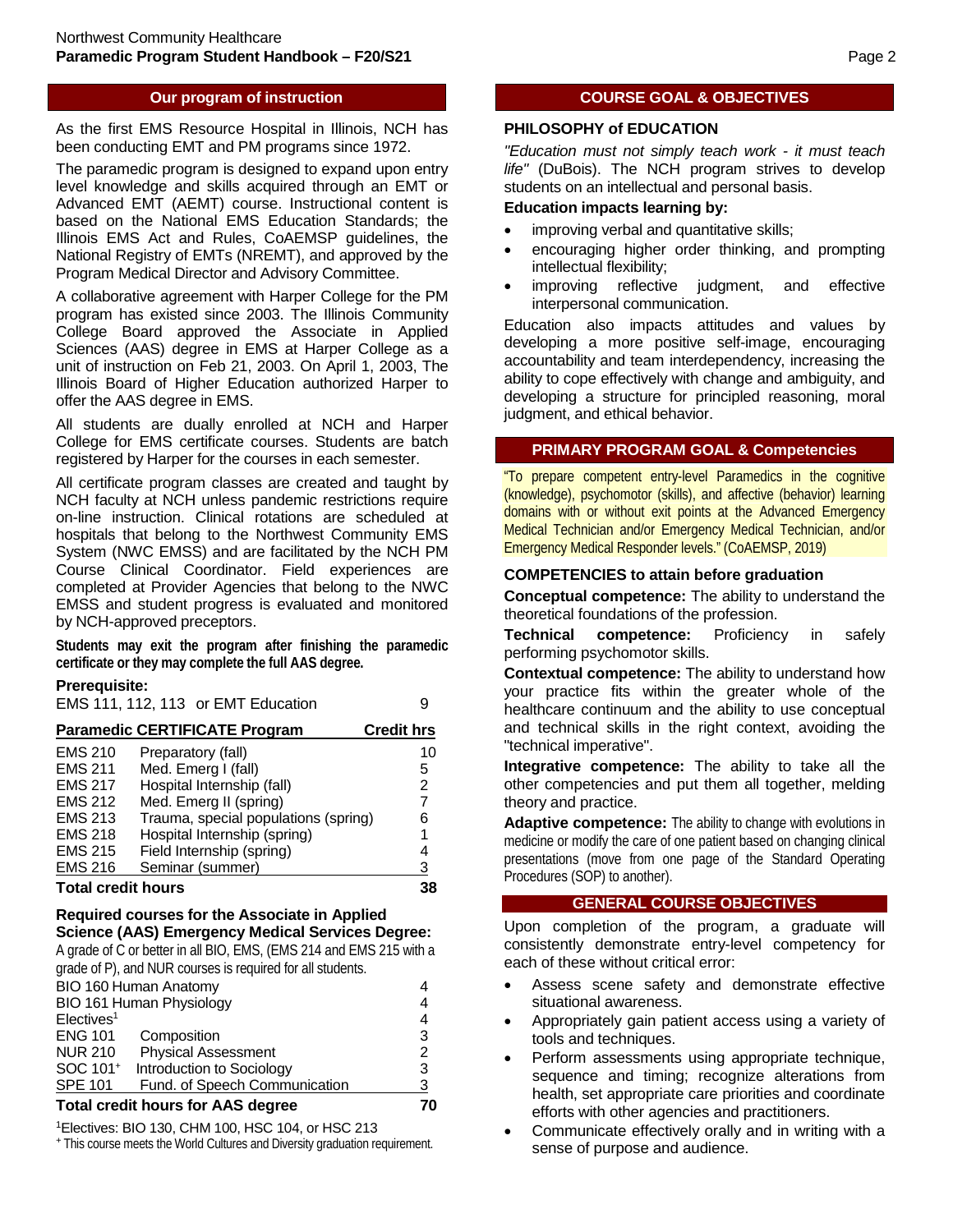- Establish rapport with patients and significant others to meet emotional as well as physical needs.
- Provide care on a continuum from basic through advanced life support within the guidelines prescribed by the EMS MD.
- Use quantitative and scientific reasoning to solve problems effectively.
- Think critically and apply these skills appropriately and in various situations.
- Be technologically literate and thoroughly and accurately document an electronic patient care report using ImageTrend software per System policy.
- Maintain ambulance inventories per the System Drug and Supply list and prepare equipment and supplies before and after each call.
- Characterize professional behaviors through actions, speech, communication and interactions with instructors, preceptors, peers, patients, public safety personnel, and members of the public.

#### **Expected professional behaviors (See code of student conduct):**

- Professional identity (appearance/personal hygiene)
- Acting ethically based on codes for the profession
- Scholarly concern for improvement
- Integrity, empathy, self-motivation, selfconfidence, time management, teamwork and diplomacy, respect, patient advocacy, and careful delivery of EMS services.
- Be committed to life-long healthy living and well-being.

#### **STRATEGIES TO FACILITATE LEARNING**

Students have a variety of preferred learning styles and the program diversifies educational methods to optimize objective achievement. Instructors may use lecture, instructor and student-led discussions, case studies, scholarly writing, reading for meaning, labs, simulations, scenarios, role playing, games, and independent, collaborative, and guided study to present content.

Student-centered learning activities engage participants in meaningful outcome-focused exercises to stimulate selfreflection, higher order thinking, the ability to problem solve, and apply instructional theory into practice.

Educational methods are enhanced by the use of AV aids, electronic media, white boards, flip charts, patient case reviews, student handouts, and published literature/texts.

#### **TEXTBOOK and MyLab Brady: Need access to text and account with MyLab Brady by first day of class:**

#### **See Registration instructions for MyLab Brady attached to correspondence #1**

For books: go to: [www.bradybooks.com](http://www.bradybooks.com/)

For MyLab Brady: Go to: <https://www.pearson.com/mylab> Bledsoe, B.E. et al. (2017). Paramedic Care Principles and Practice (5<sup>th</sup> edition) volumes 1-5. Boston: Pearson/Brady. Several options are available.

- 1. *ALL DIGITAL package* access to MyLab™ BRADY with eTexts and a complete audio file for every chapter in the eText. Order#: 0134572998; price \$266.65
- 2. **5 hardcopy texts PLUS access to MyLab™ BRADY and eTexts** (good package if you aren't ready to give up hard copy texts): #0134572734; price \$493.34

#### **For 20% off at checkout, enter Brady20. That should defer the cost of shipping.**

The MyLab™ BRADY is a resource that must be purchased with the Paramedic Care series. Students can access the lab or e-texts from their tablets or computers/smart phones. Click here for a tour of the lab: [http://www.pearsonmylabandmastering.com/northameric](http://www.pearsonmylabandmastering.com/northamerica/mybradylab/educators/features/index.html) [a/mybradylab/educators/features/index.html](http://www.pearsonmylabandmastering.com/northamerica/mybradylab/educators/features/index.html)

#### **ASSIGNMENTS:** Due dates are listed in the Academic Calendar or separate reading assignment handout.

- **Pre-class reading:** It is critical for students to establish a fundamental knowledge base before each topic is presented. Prior to each class, students are expected to read the assigned pages in the Brady textbook as specified in the academic course calendar or reading assignment handout.
- **Homework questions** on the previous day's content **WILL BE SUBMITTED DAILY** to the lead instructor. Completion will be documented in each student's homework log. **Disciplinary action will result for incomplete assignments.** Each squad must spend at least 15 minutes prior to the start of each day collaborating on the correct answers to each question before collection. Additionally, the class instructor will selectively choose questions for each squad to answer in a homework review to reinforce essential principles.
- **Simulated patient care reports** (ePCRs): Assigned by Program, created by student, entered into Image*Trend* software under student reports; printed as a de-identified hard copy, brought to class, and peer reviewed. These must be submitted and approved on time and prior to the student being released to the field experience. **Technical challenges accessing the Image Trend software and/or printing complications are not a valid excuse for exceeding the assignment due date.** Student must confirm their access to the student portal on ImageTrend and reliable passwords or passphrases the day of the documentation presentation in class.
- **Scholarly written papers and projects:** In EMS 210, students will self-select a topic to complete a written paper**.** In EMS 212, students will be randomly assigned a communicable disease topic in which they are to prepare a handout style paper and build an oral presentation to be given to the class. Written instructions for these assignments will be given during the course.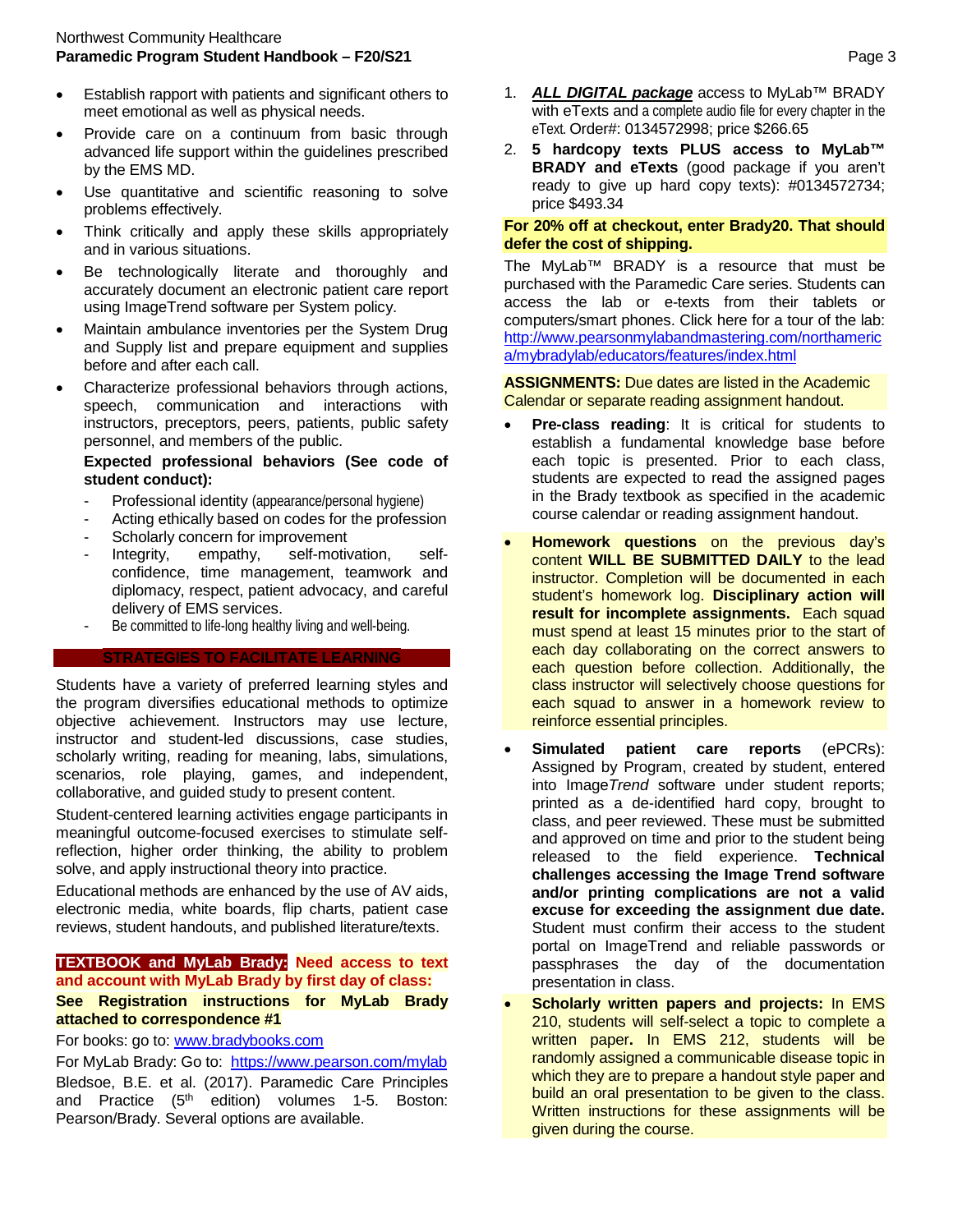• All students are required to complete a **Paramedic Psychomotor Competency PORTFOLIO** of all skill revolutions and patient care contacts completed in lab, hospital clinical rotations and field experiences that shows their progression of learning and becomes a part of their permanent education file. This is a prerequisite to graduation. Each portfolio is tracked in Fisdap throughout all phases of education with minimum numbers set forth in a document called Appendix G . Students will receive written instructions on building the portfolio and completing Appendix G.

All assignments are mandatory and must be submitted in compliance with instructions and by the due dates in order to receive credit.

#### **FISDAP SOFTWARE – Fees & Activation**

- Each student must purchase and enter all patient care contacts and skill revolutions (lab, hospital clinical and field experiences) into **FISDAP software.**
	- o Go to [https://www.fisdap.net](https://www.fisdap.net/) .
	- $\circ$  Click the "Create an Account" button<br>  $\circ$  Enter product code **NCH1119-N77X**
	- Enter product code **NCH1119-N77X**
	- o Follow the prompts to purchase your account. **Purchase the** *"Internship Package"***. Fee for the required subscription: \$84.00.**
	- o FISDAP testing products are generally optional, but may be required by the program depending on your academic status and need for remediation. See *FISDAP website* for descriptions. **Optional upgrades may be viewed from the Account tab on the top toolbar of the Dashboard page. Click Upgrade under My Account.**

| Comprehensive exam: | \$26.25 |
|---------------------|---------|
| Unit exams:         | \$78.75 |
| Study tools:        | \$36.75 |

• **Activate your FISDAP account no later than Sept 10th**. You can find simple instructions **under the Help tab on the top toolbar of the Dashboard page.**

#### **CODE of STUDENT CONDUCT**

Paramedic (PM) students have the opportunity to participate in a worthy, honorable, and progressive profession. This opportunity is not without obligation. The profession's viability rests on the integrity and capability of its members. See page one for our Core Values.

Students will have exposure to diverse learning environments, including, but not limited to classroom, hospital, and out of hospital settings and must behave professionally in each.

Students must take responsibility for their own learning and conduct themselves at all times as practitioners who already have a paramedic license.

We believe in uncompromising ethical behavior based on the standards and codes of professional conduct established by statute, rules, EMS organizations and Program policy. See System policy E-1 Code of Ethics.

**We are dedicated to excellence as our performance standard**.

# **Two classroom "norms" NOT honored here:**

*The norm of civil attitudes* – which says it's OK if students only look like they're paying attention.

*The norm of the consolidation of responsibility* – which says that no matter how large the class, five to seven students will do most of the talking.

**Students are expected to fully participate in all class activities and discussions:** Benefits:

- **Increases engagement;**
- **Helps students retain and remember information;**
- Confirms what they have already learned;
- **Provides clarification of prior learning; and**
- Deepens understanding especially through hands-on and application-based learning opportunities

# **EXPECTED BEHAVIORS:** Students shall

- comply with all statutes, rules, guidelines, protocols and procedures that govern the college, hospitals, EMS Program; EMS agencies, and EMS care.
- comply with Federal Health Insurance Portability and Accountability Act (HIPAA) Privacy Rule requirements, and respect patients' autonomy, confidentiality and right to privacy.

#### **Professional interpersonal skills:**

- treat others with respect, civility, courtesy, and dignity and conduct self in a professional and cooperative manner at all times.
- work cooperatively and harmoniously with peers, preceptors, partners, and educators.
- respect cultural, ethnic, and racial differences and protect the rights, privileges, and beliefs of others to reduce bias and barriers so all operate within a capacity building mindset with the ability to grow, learn and develop.
- avoid threatening, profane, and/or abusive language or actions and refrain from verbal or written communication that defames any person or organization or would be considered harassment.
- address concerns or conflicts with associates in a direct, prompt, yet sensitive manner in an appropriate setting. If this fails, go through proper channels to appropriately resolve the conflict.

#### **Strive toward academic and clinical excellence**

- encourage and assist colleagues in the pursuit of excellence through approved team activities.
- perform ONLY within their scope of practice.
- adhere to the guidelines prescribed by the Program in completing all assignments and exams.
- report to class/clinical rotations on time and complete objectives by stated deadlines.
- mitigate safety risks by protecting self and others from exposure to foreseeable and preventable risks.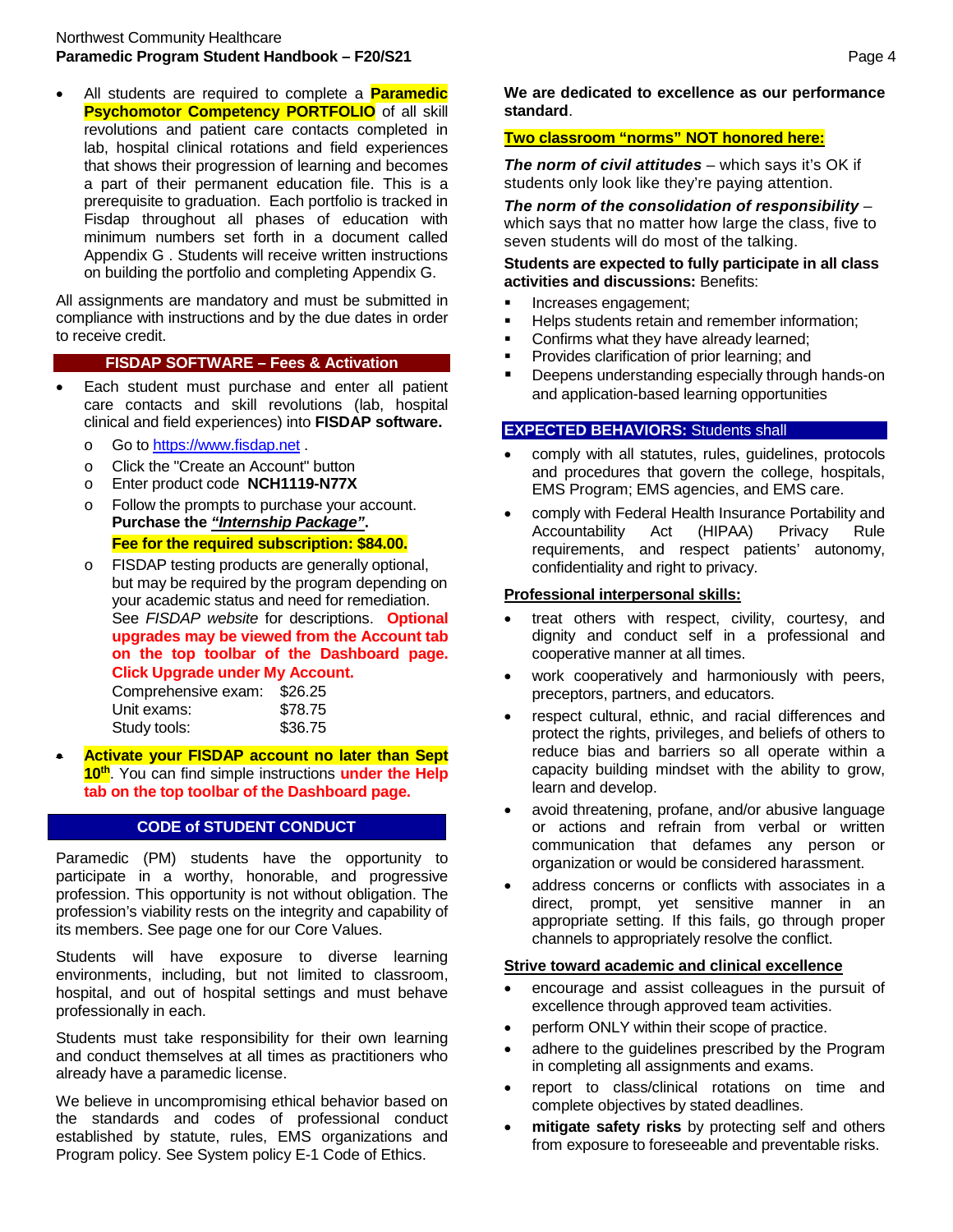#### **Violation of Code of Conduct**

Whenever a student is alleged to have committed a violation of the student Code of Conduct while on hospital premises or at an activity, function or event sponsored or supervised by the program, an investigation will be conducted. If the allegation is sustained, disciplinary action and/or a corrective action plan will be imposed per Program and College policy. The conduct will be documented in the student's file. Discipline may also be imposed if student conduct off campus or on social media adversely affects the hospital, Program, or the College.

Examples include, but may not be limited to, proof that the person

- is guilty of fraud or deceit in procuring or attempting to procure admittance into the Paramedic program;
- has demonstrated a gross lack of integrity;
- has engaged in dishonorable, unethical or unprofessional conduct of a character likely to deceive, defraud or harm the public.

This may include actions that create the potential for harm through negligence or willfulness; providing patient care without proper preparation or authorization; lying, covering up or failing to report an error in the clinical setting; and falsification of any documents;

- has violated the handbooks, contracts, or behavioral agreements specific to the paramedic program;
- has violated any law, ordinance, College or Program rule or regulation while enrolled as a student;
- is unfit for duty or nondecisional by reason of illness, drug/chemical use, or gross negligence;
- is found in possession of, or has used or distributed an illegal or controlled substance, or look-alike drug;
- is quilty of unauthorized and/or illegal possession, use or distribution of any alcoholic beverage or product;
- has presented to class impaired, intoxicated, under the influence and/or with the odor of drugs or alcohol on their person;
- has brought a weapon or explosive device of any kind to class or to a clinical area;
- is guilty of theft of property or services;
- is quilty of intentional or willful destruction of property;
- has abused College or hospital technology resources, or medical equipment;
- is guilty of assault and/or battery;
- is guilty of **academic dishonesty**: engaging in, assisting in, or condoning lying, cheating, plagiarism, furnishing unauthorized information, unauthorized collaboration, or other similar activities. A founded allegation of academic dishonesty may result in separation from the program on the first offense. Cheating on exams transcends more than social mores or professional ethics. It can negatively impact the quality of care rendered to a patient.

**Examples of prohibited behaviors:** 

- Blatant copying of content sources for student assignments or failure to cite references
- Written information found on a student's person, clothing, skin, personal effects or property, book edges, notebook covers, etc. that could provide information about exam content
- Use of any outside source in violation of policy to obtain an answer on an exam
- Removal of an exam booklet from the testing site unless authorized by the instructor
- Audible noises, gestures, or body language used to alert others to exam answers
- Use of digital pens during exams
- is guilty of disruptive behavior and/or conduct,<br>bullying, harassment, sexual misconduct. bullying, harassment, sexual misconduct, discrimination, or abuse that threatens the physical or mental well-being, health or safety of any individual.

**Disruptive behavior** is defined as student-initiated acts that range from tardiness to violence. It may consist of behavior that is argumentative, disrespectful, offensive, or threatening and may present itself physically, verbally, or psychologically. It has a negative impact in the learning environment and interferes with the learning activities of the perpetrator and other students. Examples include, but are not limited to the following:

- o Has demonstrated disrespectful, insubordinate inappropriate behavior instructor. preceptor, partner. or peer;
- Is guilty of disrupting the peace, the education process or related activity;
- has violated the terms of any corrective action plan imposed in accordance with program procedures.

# **JUST CULTURE / CORRECTIVE ACTION**

The program encourages accountability and behaviors that reflect program values within a **culture of safety**.

**Communication openness:** Students are expected to report any misconduct, errors, or violation of policy to an Instructor or Program Director without fear of retribution. Students should speak up if they observe anything that may negatively impact themselves, peers, or patient care. They should feel free to respectfully question the decisions or actions of those with more authority.

Any student suspected of academic dishonesty or is alleged to have demonstrated behavior that is unprofessional, unethical, inappropriate, or illegal may be academically suspended pending an investigation.

**Reporting alleged Academic Dishonesty**: Faculty are asked to fill out an Academic Dishonesty Reporting form located on the System website under the Education tab/Paramedic Class and forward to the EMS Program Director to trigger an evaluation and response.

**Reporting behaviors inconsistent with program values and/or policy**: Any student, faculty or system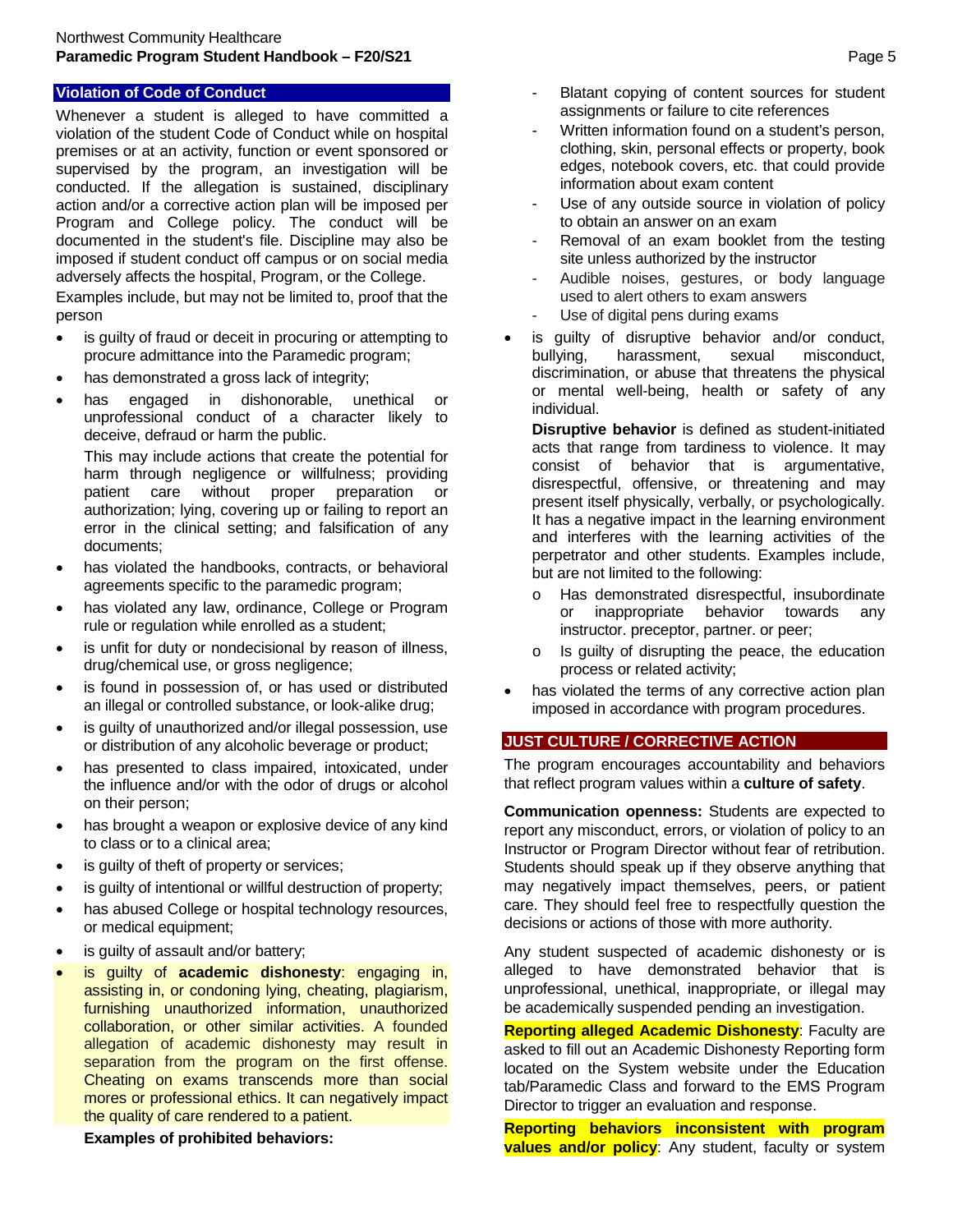member may fill out a **Behavioral Incident Reporting form** to inform the program of behaviors and/or practices inconsistent with program values or policies to trigger an evaluation and response. The form is also found on the System website in the same location as mentioned above.

**Faculty members** may file a Grievance using the G1 policy and Request for Clarification form.

**Due process rights** are specified in System Policy G1 Grievance Recourse Step 1: Request for Clarification; reporting complaints and D1 Due Process: Disciplinary Action and the Harper College Catalog/Student handbook.

**If the allegations are sustained,** the student or alleged wrong doer (if under the authority of EMS System members, the education Program, or Harper College) will receive corrective coaching, penalties or disciplinary action in compliance with Harper College, Agency, and Program Policies that ensure compliance with federal law while best fulfilling our commitments to safety, wellbeing and fairness. If the wrong doer is outside of the span of authority of the Program, EMS System or Harper College, all investigations and outcome determinations shall be made by the appropriate law enforcement agency

Corrective coaching for the NCH Program is generally, but not always, progressive in nature and shall be communicated privately and delivered in a timely manner. Corrective action is generally intended to be a positive, non-punitive intervention that allows an individual time to correct an identified deviation from expected behavior. Personal coaching, a verbal warning, a written warning, a written reprimand, or a last chance agreement may precede suspension or dismissal. However, for more severe offenses, the disciplinary process may begin with suspension or expulsion. In each instance, it is to be fair, just, and proportionate to the seriousness of the offense.

**Appeal policy:** Students and faculty members have 24 hours from the time of an invoked **disciplinary** action to appeal the action taken against them. All appeals must be in writing (e-mail is acceptable) and addressed to Connie Mattera at [cmattera@nch.org](mailto:cmattera@nch.org) .

#### **Recovery of damages/Restitution**

If a student is found to have defaced or damaged hospital or another student's property, they will be assessed the cost for expenses incurred by the program or other parties resulting from the student's infraction. Such reimbursement may take the form of monetary payment or appropriate service to repair or otherwise compensate for damages to program property or equipment. Restitution may be imposed on any student who alone, or through group activities, participates in causing the damages or costs to the program. The student will not graduate until full restitution has been made.

# **HEALTH REQUIREMENTS and CRIMINAL BACKGROUND CHECK**

It is the policy of NCH, including all of its subsidiaries and entities, that physical exams are performed prior to student engagement in class and the clinical units to ensure that they are fit to perform the duties essential to the job role with or without approved reasonable accommodation.

Further, NCH is committed to providing quality and safe care, which can be compromised if a practitioner is experiencing a health issue that is not being appropriately addressed. NCH is also committed to assisting a student to address health issues so they may practice safely and competently.

**"Health issue"** means any physical, mental, or emotional condition, including alcohol or substance use disorder and use of prescription medications that could adversely affect an individual's ability to practice safely and competently. It also includes a contagious disease which could compromise patient safety or jeopardize other health care workers.

A **fitness evaluation** may be required at any time by the Program Medical Director if there is a question about the student's current ability to exercise clinical privileges safely and competently and perform the essential functions of their student privileges as applicable. It may also include assessment of infection risk, motor skills, cognitive ability, emotional health and judgments or other issues which may adversely affect their ability to care for patients or to interact appropriately with others.

Further, The Joint Commission requires that all people directly involved with patient care in a hospital must demonstrate **immunity** to certain communicable diseases, complete **TB screening,** and pass a **urine drug screen** and a **criminal background check.** 

In order to get health clearance, students must complete all steps in the process specified by NCH below:

**Confirmation of student status is contingent on submitting satisfactory proof of completion for each of the listed health requirements plus results of a criminal background check that would allow paramedic licensure.**

Hospital clinical rotations cannot begin and retention in class will not continue until health requirement steps are completed and submitted on time.

Failure to comply with these requirements as specified shall constitute grounds for dismissal from the program.

**SUBMIT all forms/results to PAMELA ROSS in the NWC EMSS Office by Sept 25, 2020.** All will be reviewed and an approval determination made by Jen Dyer, PM Program Clinical Coordinator.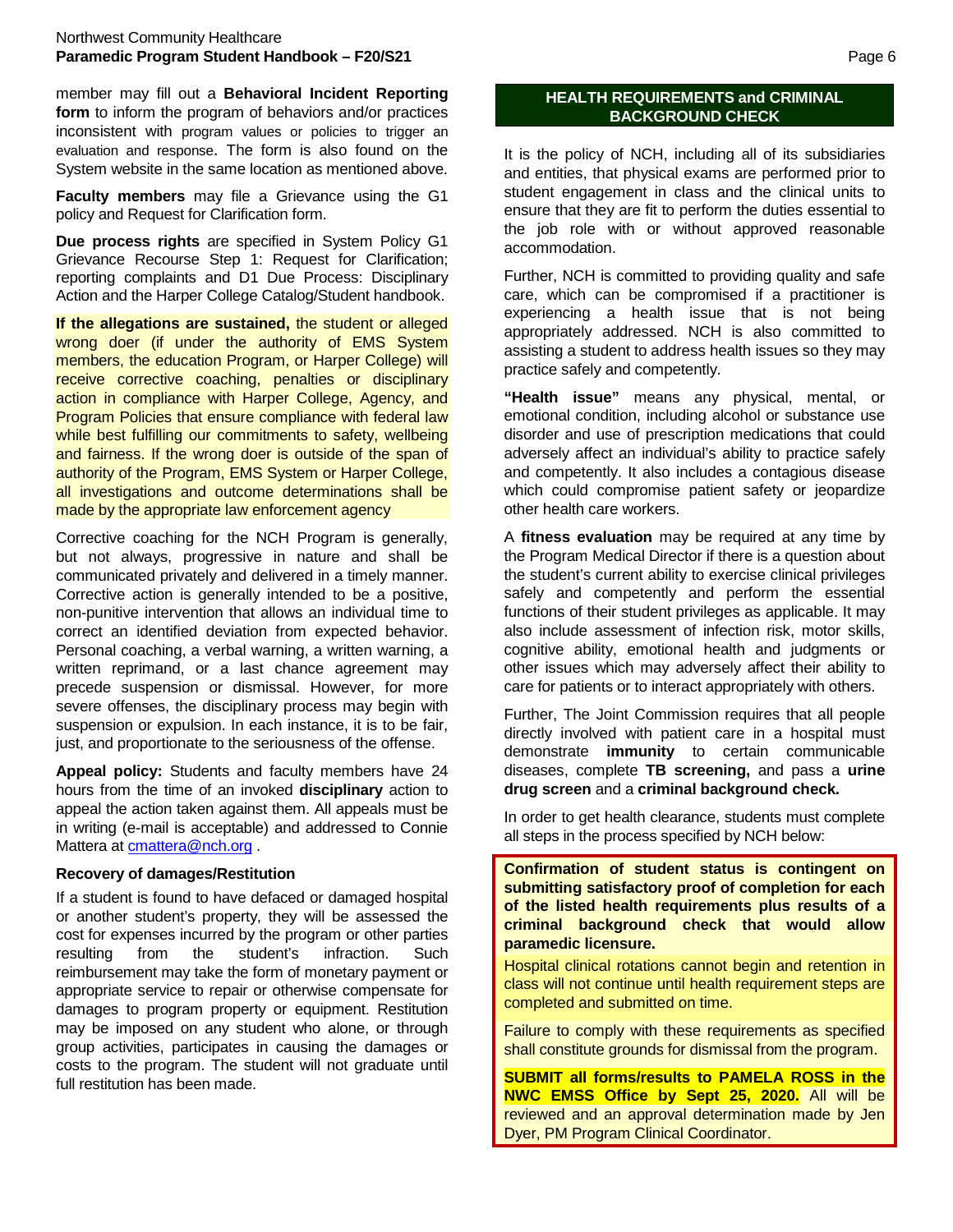# **Requirements:**

Exam/test results will be sent to you personally and confidentially. YOU must submit the *actual test/exam results/documentation of completion* for each requirement. (except NCH background checks) to the EMS Office as stated above

**1. PHYSICAL EXAMINATION** signed and dated by a qualified health care practitioner (PCP) within one year of beginning class. Use Student Health Record form sent with pre-course information e-mail #1.

The NCH clinic on the Harper Campus is temporarily closed. You may have the physical exam, lab titers, and urine screen requirements, and any needed immunizations completed by the NCH Occupational and Employee Health Clinic located on the NCH campus or by your own health care provider.

**To minimize wait times at NCH: Call 847-618-3145** to schedule an appointment. Leave a message if they are unable to pick-up due to phone traffic. NCH will get you scheduled as quickly as needed.

For the Harper College contracted rates (fee schedule attached), students must pay in cash. If using private insurance, the usual NCH charges will apply.

# **2. INSURANCE VERIFICATION: HEALTH**

- All students must submit proof of health insurance coverage that remains in full force and effect during their entire student tenure.
- Each student is responsible for obtaining medical care at his/her own expense or in keeping with existing insurance coverage for any illnesses or injuries sustained as a direct or indirect result of their affiliation with the program.
- **Insurance verification:** Insurance cards alone are not accepted as proof of insurance. **Acceptable forms of documentation:** (See sample in appendix)
	- **Must include: name of insurance company, your** name as covered individual, current dates and terms of insurance coverage
	- From the company's website: print page with your name verifying coverage
	- **EXECTER 1** Letter on employer letterhead, signed by the Chief/EMS CEO, verifying coverage
	- **EXECTER 12 Letter on insurance company letter head verifying** coverage
	- Documentation of student insurance purchased through Harper Health Service

# **3. TB screen: Dated on or after April 1, 2020**

Baseline 2-step TB Skin test or IGRA blood test, (QuantiFERON®–TB Gold Plus) and a TB risk assessment evaluation. (2019 CDC recommendation)

After an episode of TB exposure without personal protection, students shall have a clinical assessment for symptoms and repeat TB testing with TST or IGRA if they have a prior history of negative TB testing.

**4. DOT 5 panel Urine Drug Screen:** It is the policy of the Joint Commission and NCH, including all of its subsidiaries and entities, to require drug testing of all students doing clinical time in any hospital facility and EMS agency in an effort to ensure a work place and workforce free of substance use.

**Minimum requirement:** DOT 5 panel urine screen for cocaine, amphetamine/methamphetamine (meth, MDMA, MDA), opiates and opioids (heroin/6-AM, morphine, codeine, hydrocodone/hydromorphone, oxycodone/ oxymorphone), phencyclidine (PCP), and THC (marijuana) within 12 months of class start date.

Students will be dismissed from the program who do not submit an approved drug screen (including the 5 substances listed above) on time OR tests positive for any federally designated drugs of abuse without Medical Review Officer (MRO) approval, OR who uses legal substances in a manner that results in impaired behavior during any activity associated with the program.

While recreational **cannabis** may be legal in Illinois, it **is still illegal and listed as a Schedule 1 drug on a Federal basis a**nd the **drug screen must show negative results for THC** unless a physician's prescription for medical marijuana is submitted.

# **Options for compliance:**

- Clean pre-employment drug test within one year of class that included at least the required DOT 5 panel results. Provide documentation of the test results from your EMS employer (Chief/EMS CEO).
- If you do not have a current (within last 12 months) DOT 5 (7 or 10) panel drug test, at least a 5 panel test must be completed at NCH Occupation Health Services or a lab approved by your EMS employer and the Program. There are fees for these services. You will need 2 forms of ID when submitting to these tests.

**Retests for cause**: If suspicion of sample tampering is present or the result comes back as dilute, the NCH MRO may require the applicant to provide an additional sample with no advance notification. Applicants who fail to comply with re-testing requirements will no longer be considered an NCH student.

#### **A positive drug screen may be grounds for dismissal from the program.**

- Positive drug screen results are reviewed by a medical review officer (MRO).
- The student will be given the opportunity to discuss with the MRO any prescription medications or other extenuating circumstances which may have prompted a non-negative result.
- The MRO may further investigate the student's claim by accessing the prescription database or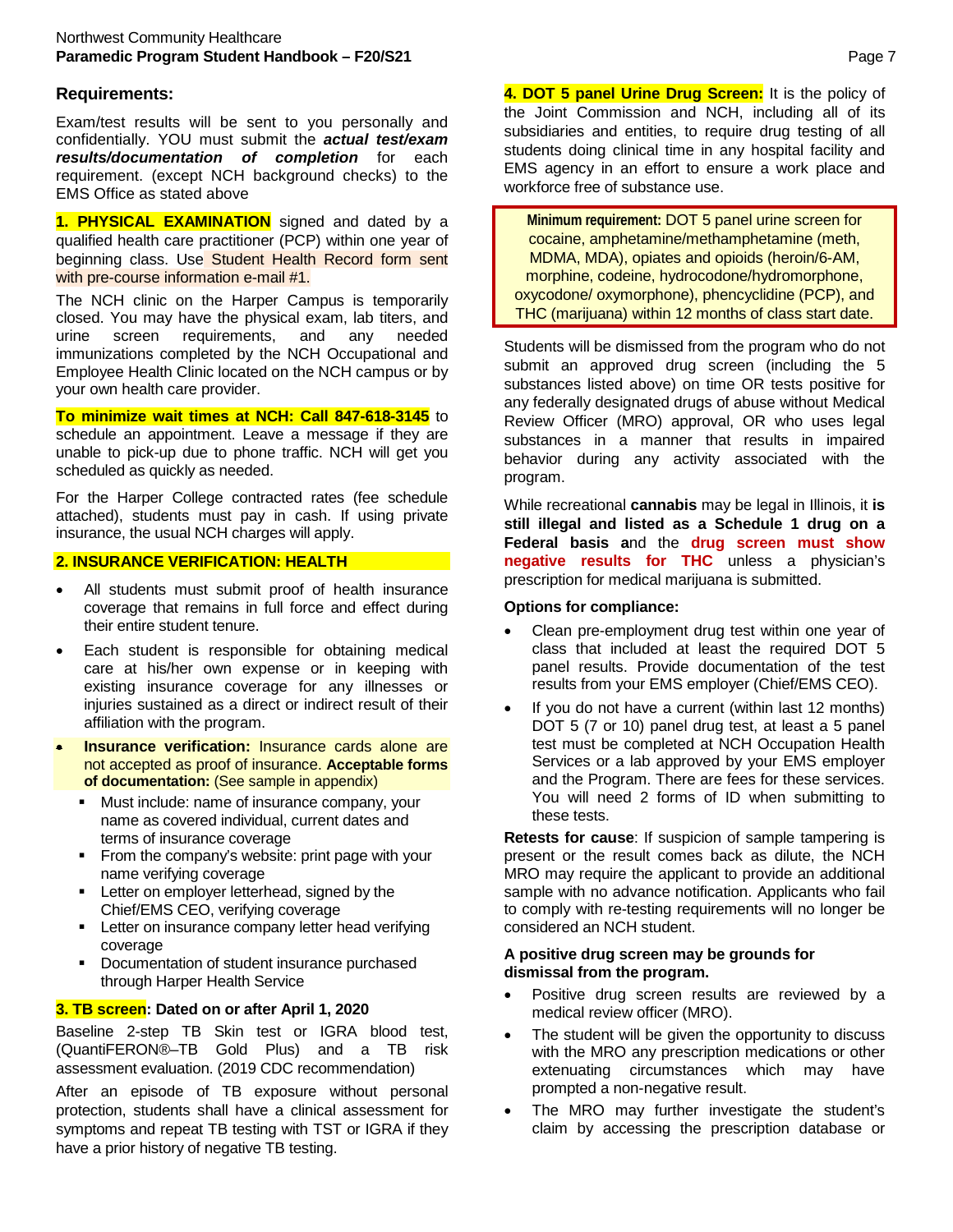asking to see the original prescription packaging, date of issue and dosing instructions.

- If the MRO finds the claim to be valid, the nonnegative result will be changed to negative.
- The MRO makes the final determination to re-test the applicant. The MRO will communicate results to the DER (C. Mattera) who will discuss with the program Medical Director whether to retain or rescind the student's status.
- If a student exhibits **impaired behavior** in class or while engaged in program-related functions/duties, the program will send them for an immediate screen for cause. This screen may request the student to submit to a blood, saliva, hair, or urine test or to undergo a fitness evaluation to determine his or her eligibility to safely remain a student. If a student refuses this assessment for cause, they will forfeit their position in the class.
- If the applicant initiates a legal proceeding involving drug screen records, they may be disclosed to the extent permitted by law and the hospital's Release of Patient Information Policy.

#### **5. Documented immunity** to **communicable diseases**

On the basis of documented transmission, health care practitioners (HCP) are considered to be at substantial risk for acquiring or transmitting hepatitis B, influenza, COVID-19 and other viruses; measles, mumps, rubella, pertussis, and varicella. Current recommendations for vaccinations are provided below (CDC).

Obtain a copy of your immunization record, if possible. Check with your high school or primary care practitioner's (PCP) office.

- **All students: Get blood drawn for Hepatitis B Surface Antibody titer and IgG titers for Mumps, Rubella, Rubeola (measles), and Varicella (chicken pox).** Titers are considered current if drawn up to one year before class starts.
- If blood titers show **insufficient immunity,**  vaccinations (boosters) per CDC guidelines for healthcare workers are required before any exposure to blood and/or hospital clinical rotations.
	- If needed, **begin vaccine series as soon as possible. It can take months to complete some vaccine series. Start EARLY!**
	- If you need both MMR and Varicella vaccines, they **must** be given at the same time.
	- Because higher risk has been reported during the professional training period, the vaccination series for **Hep B** must be completed before trainees have contact with blood. Hepatitis B immunization requires three doses of the vaccine. You will be advised by your provider regarding the timing of each dose. A blood titer to demonstrate immunity to Hepatitis B is **required** following completion of the immunization series.
- **Tetanus and diphtheria toxoids (Td or Tdap)**. All adults should have documentation of having received an age-appropriate series of Td-containing vaccine and a routine booster dose every 10 years. Persons without documentation of having received a Td series should receive a 3-dose series. The first dose of the series should be administered as Tdap and the remaining series may be either Td or Tdap Current recommendations:
	- decennial (every 10 yrs) Td booster doses,
	- tetanus prophylaxis when indicated for wound management
	- in persons who had previously received Tdap. and for multiple doses in the catch-up immunization schedule for persons aged ≥7 yrs with incomplete or unknown vaccination history.

# **6. FLU and COVID-19 VACCINES MANDATORY**:

NCH is committed to ensuring the health, wellness, and safety of its employees, physicians, patients, and visitors. Seasonal vaccination is the best way to prevent influenza infection and its complications. Therefore, all students are required to show proof of annual vaccination against **seasonal influenza meeting NCH and CDC guidelines** unless they have an approved medical exemption.as directed by the CDC.

**2020 DUE DATE:** Documentation of flu vaccination must be submitted to Pamela Ross no later than **Nov 13 unless NCH/hospitals hosting students for clinical rotations require an earlier date.** Students will be notified of any flu vaccine due date changes by email.

**COVID-19 Vaccination** will be mandatory as soon as safely and widely available unless medically contraindicated.

#### **7. Criminal BACKGROUND CHECK**:

Under IDPH EMS Administrative Rules (see below) students must undergo a criminal background check to ensure that they are legally eligible for paramedic licensure. At NCH, this is conducted by PreCheck, Inc.

#### **PreCheck Basic Package Plus includes the following:**

- Positive ID: SSN Trace and SSN Death Index
- Maiden & Alias Name Search
- Criminal Record Search: County or Statewide (up to 3 searches)
- Sex Offender Registry Search
- SanctionCheck™ Sanction Screening (NHDB)
- Investigative Application Review
- FCRA Adverse Action Management

#### **There is a \$41 fee for this service; instructions will be provided to the students.**

If you have undergone a background check as a condition of EMS employment within the last 12 months that meets or exceeds the requirements set forth by NCH, we will accept written verification, on agency letterhead, signed by the Chief or EMS CEO, attesting to satisfactory completion of this requirement.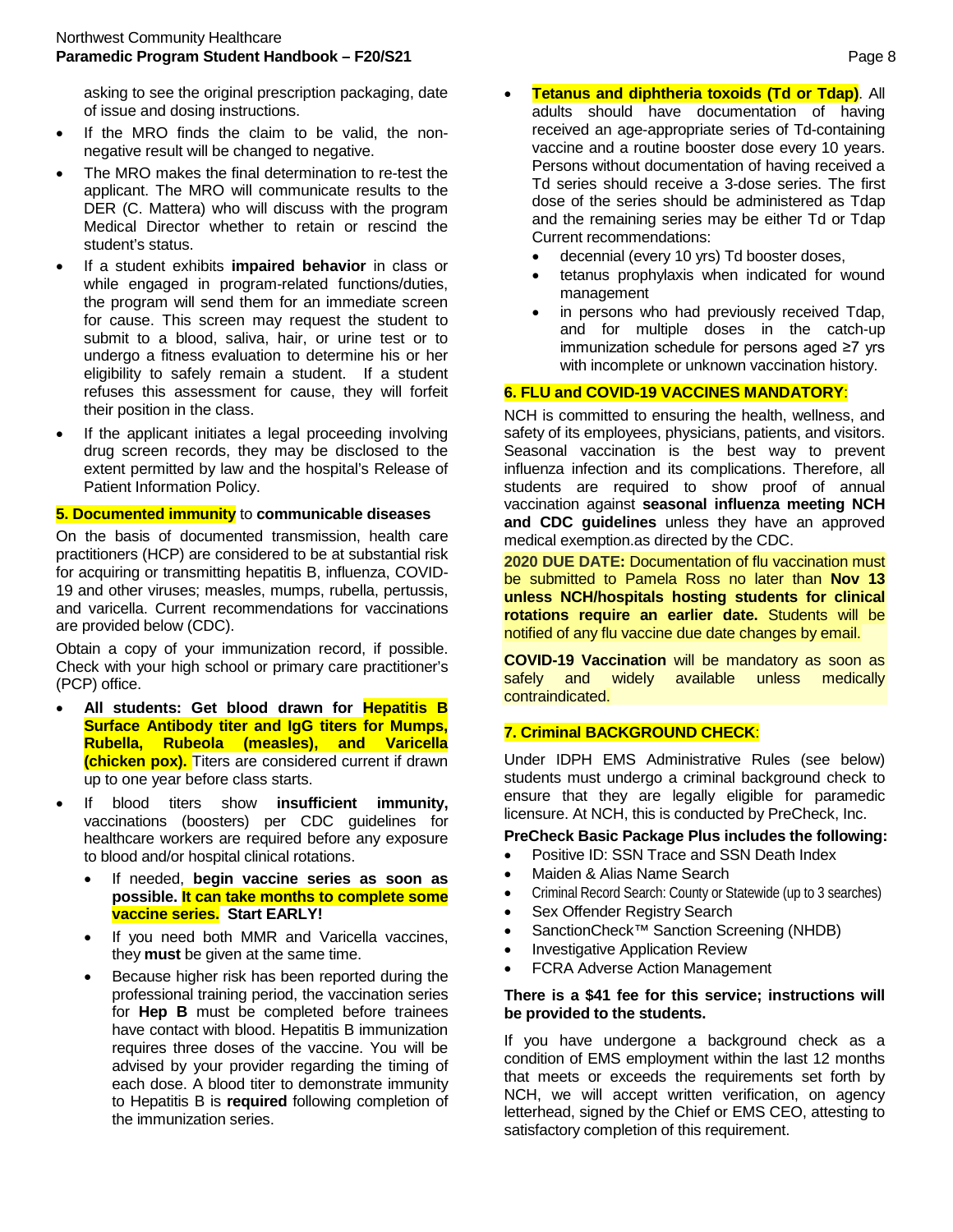# **FELONY CONVICTION POLICY**

See Illinois EMS Administrative Rules; Section 515.190 for full details.

Accepting individuals convicted of certain felony crimes into the PM program or allowing them to continue in the program once a conviction has taken place or becomes known may present an unreasonable risk to public health and safety if such person has not offered proof of sufficient rehabilitation to warrant public trust.

IDPH will suspend, revoke, or refuse to issue or renew the license of any licensee after an opportunity for an impartial hearing before a neutral administrative law judge appointed by the Director, where the preponderance of the evidence shows that the licensee has been convicted (or entered a plea of guilty or nolo-contendere) by a court of competent jurisdiction of a **Class X, Class 1, or Class 2 felony offense** in this State or an out-of-state equivalent (HB5183 Enrolled LRB096 16642 KTG 31923 b) Public Act 096-1469.

In deciding whether to issue any license to a person with a felony conviction under Section 3.50(d) of the Act, the Department shall consider the degree to which the applicant's criminal history suggests that the applicant may present a risk to patients. Factors to be considered shall include, but not be limited to:

- 1) The length of time since the conviction and the severity of the penalty imposed;
- 2) Whether the conviction involved theft, deception or infliction of intentional, unjustified harm to others;
- 3) Whether there are repeat or multiple convictions or whether the convictions suggest a particular pattern of overall disregard for the safety or property of others;
- 4) Whether the conviction suggests a propensity that may pose a threat to the public in stressful situations commonly confronted by EMS providers and EMRs;
- 5) The degree to which the applicant provided full, complete and accurate information upon written request of the Department; and
- 6) Other unusual facts and circumstances that strongly suggest the applicant should not be granted a license.

Students who have been reviewed by IDPH in accordance with the EMS Rules and deemed to be ineligible for licensure shall not remain in the class.

Students shall report all **new felony convictions** after the initial Background Check for class has been completed to the Program Director within seven days after conviction. Convictions shall be reported to IDPH and undergo the review specified in the EMS Rules.

**Discretionary denial of student enrollment/retention based on other convictions:** Applications for enrollment, retention, and/or licensure by individuals convicted of other crimes including, but not limited to, **DUI** may be denied after consideration of the following:

The seriousness of the crime and time elapsed since the crime was committed.

- Whether the crime relates directly to the scope of EMS service and the delivery of patient care.
- If the crime involved violence to, or abuse of, another person.
- Whether the crime involved a minor or a person of diminished capacity.
- Whether the applicant's actions and conduct since the crime occurred are consistent with the holding of a position of public trust.

# **Reminder: DEADLINE FOR SUBMISSION of all but Flu Vaccination: 9/25/2020**

#### **Psychiatric or Substance Abuse Care/Treatment**

A student who has received a decree by a Circuit Court/ or an examination by a qualified practitioner establishing that they are in need of psychiatric or substance abuse treatment shall be suspended from class. That person may be reinstated upon findings by the Circuit Court or qualified physician that they are being successfully treated for the mental illness/substance abuse and have been approved to return by the Program MD.

# **STUDENTS with a COMMUNICABLE DISEASE**

**Students may not attend class if they have S&S of acute illness from a communicable disease and must follow all CDC, IDPH, NCH and program policies with respect to quarantine and return to class guidelines.**. A student with a chronic infectious disease or is a carrier of an infectious disease may attend class and participate in program activities whenever, through reasonable accommodation, there is no significant risk of transmission of the disease to others and it would not place the health of the student or others at risk. The potential risk shall be evaluated on a case by case basis in accordance with NCH policy and in concert with the Program MD.

Such a student may be denied admission to, or may be dismissed from, the course whenever the disease renders the student unable to attend class for more than three full calendar days; a prolonged absence, disqualifies the student from clinical duty, or makes it impossible for them to perform the essential functions of a paramedic.

**ACADEMIC CALENDAR**: The schedule contains class dates, times, and assignments as currently known and planned and is subject to change based on multiple variables, including Federal and State pandemic restrictions and Harper College and NCH policies. Refer frequently to the Program website: [www.nwcemss.org](http://www.nwcemss.org/) for the most recent updates.

# **DESCRIPTIONS OF CORE CLASSES**

**See course syllabus for full details**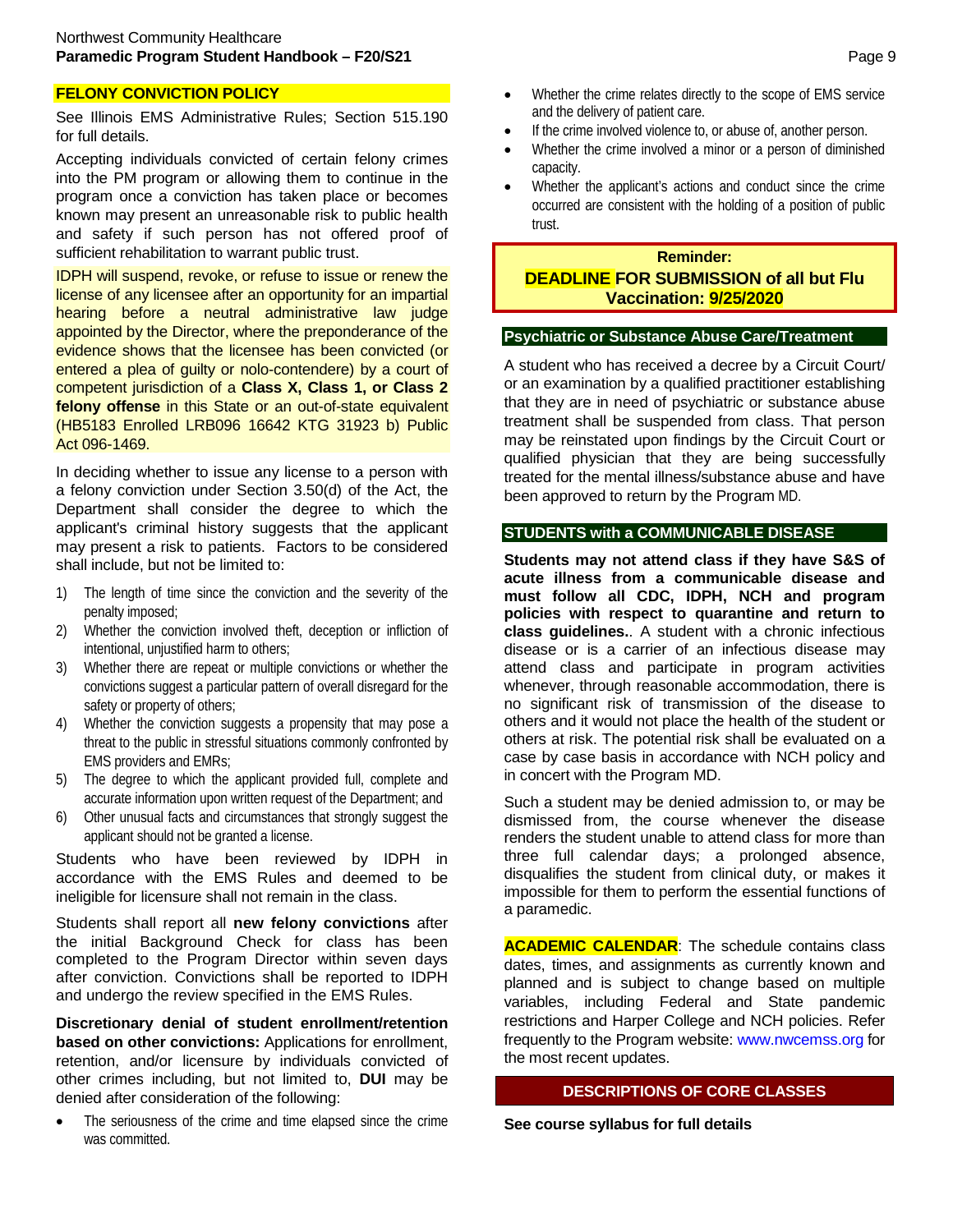# **EMS 210 - Paramedic Preparatory** (fall semester) *Co-requisite: EMS 217 Hospital Internship (fall)*

Introduces the roles and responsibilities of PMs and presents an overview of EMS system design and operations; medical oversight; medical-legal and ethical issues; communication and documentation principles; lifespan development; and safety and wellness of EMS personnel including fit-testing for an N95 mask and competency in donning and doffing PPE.

Content also includes cellular structure and physiology; general principles of pathophysiology: causes and fundamental mechanisms of diseases; fluids and electrolytes; acid/base imbalances; the body's defenses against disease; and the effects of hypoperfusion.

Pharmacology is introduced including general properties and forms of drugs; components of a drug profile; drug classifications, routes of administration, interactions, storage, and special considerations; and drugs used in EMS care. Students must demonstrate competency in calculating drug dosages and will give drugs via all routes included in the System procedure manual.

This module also includes a comprehensive introduction to respiratory A&P, advanced airway adjuncts, use of oximetry, O2 delivery devices and techniques for performing a physical examination.

# **EMS 211 - Paramedic Medical Emergencies I** (fall)

*Prerequisite: EMS 210 with a grade of "C" or better Co-requisite: EMS 217 Hospital Internship (fall)*

Students explore an in-depth study of acute and chronic disorders of the pulmonary and cardiovascular systems including ECG rhythm interpretation and the drugs and interventions used during emergency cardiac and respiratory care including transcutaneous pacing, cardioversion, defibrillation, and cardiac arrest management. 12-lead ECG interpretation is presented within this module but is tested later in the course.

#### **EMS 212 - Paramedic Medical Emergencies II** (spring semester)

*Prerequisite: EMS 211 with a grade of "C" or better Co-requisite: EMS 218 Hospital Internship (spring)*

Key content presents A&P of the female reproductive system, gynecological emergencies, sexual assault, physiologic changes of pregnancy, emergency childbirth, complications of pregnancy and delivery, and care/ resuscitation of a newborn.

Also covered are diseases and emergencies seen in children and changes associated with aging, age-related assessment and treatment modifications for the elderly.

Behavioral and psychiatric emergencies are presented with an emphasis on patient and responder safety, types of emergencies, general assessment and management, performing a differential diagnosis to consider medical causes of behavioral disorders, dealing with a suicidal or violent patient or one who is a flight risk, and conditions under which restraints may be applied.

Further content introduces acute and chronic disorders of the endocrine, gastrointestinal, genitourinary, immune, neurologic, and hematopoietic systems and their emergency management. Also presented are toxicology and substance abuse, environmental emergencies, and infectious and communicable diseases.

#### **EMS 213 - Paramedic Trauma / Special Patient Populations / EMS Ops** (spring)

*Prerequisite: EMS 212 with a grade of "C" or better Co-requisite: EMS 218 Hospital Internship (spring)*

This module introduces the study of kinematics. Each body system is discussed with respect to the pathogenesis and nature of common injuries including, head, face, ocular, ear, spine, thoracic, cardiovascular, abdomen, GU, obstetric, musculoskeletal, soft tissue, and burns.

Content also covers special patient populations, victims of interpersonal violence, and those with special challenges such as patients with arthritis, cancer, cerebral palsy, chronic neurological or muscular debilitating conditions, previous brain injury, or a terminal illness. EMS response to home care patients is presented along with an introduction to common devices and appliances used or worn by these individuals. Students are introduced to concepts relative to grief management.

It concludes with experts presenting concepts of Multiple Patient Management; gun safety, active shooter incidents, weapons of mass destruction and terrorism; rescue operations; ambulance operations, and response to hazardous materials incidents.

#### **EMS 217 & 218 Paramedic Hospital Internship**

# **All questions about EMS 217 & 218, Fisdap entries, and clinical paperwork should be submitted to Jen Dyer, PM Program Clinical Coordinator**

**Purpose:** Hospital clinical rotations allow students to perform skills and apply concepts presented during class to actual patient situations in a controlled environment, under the direct supervision of a hospitalassigned preceptor.

**IDPH requires a minimum of 200 hours of hospital clinical experience.** In the NWC EMSS program, these hours are divided as follows as long student participation in hospital units is allowed:

#### **Hospital Unit/shift minimum requirements**

| FD.                           | 128 hrs 16 shifts       |
|-------------------------------|-------------------------|
| Labor & delivery              | 24 hrs 3 shifts         |
| Operating room (4 live tubes) | $8-16$ hrs $1-2$ shifts |
| Pediatric ED                  | 24 hrs 3 shifts         |
| Psych                         | 8 hrs 1 shift           |
| Elective                      | 8 hrs 1 shift           |
| Total:                        | 200 hours 25 shifts     |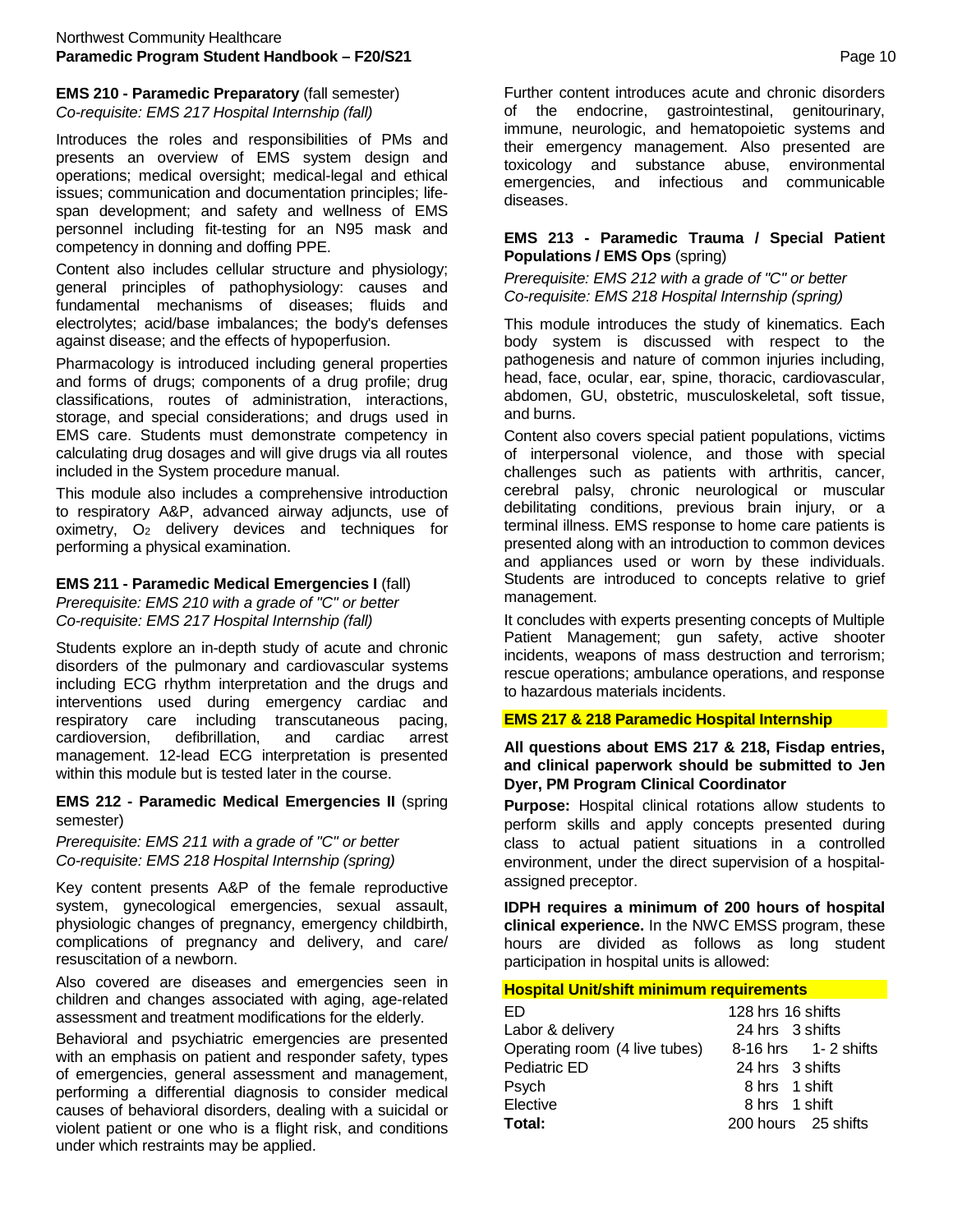Students must complete at least 192 hospital clinical hours prior to starting the field Capstone experience unless a governmental emergency declaration limits hospital clinical unit availability. If that occurs, the Program has contingency plans for substituting hospital clinical rotations with field experiences and approved simulations.

Even if students complete EMS 217 and 218, they may be required to do additional hospital clinical shifts during EMS 215 or 216 if they require additional patient care contacts and/or demonstrate the need to gain additional competency. Time to complete EMS 218 after EMS 215 has started will not be extended due to irresponsible student behavior or persistent failure to complete hospital clinical rotations, submit paperwork and complete accurate Fisdap entries on time.

**A student's failure to complete hospital clinical requirements on time and in compliance with program standards without an approved extension will result in a failing grade for EMS 217 or 218 and expulsion from the program.**

**Clinical Instruction plans:** Each hospital unit has a plan that lists student and preceptor objectives, the expected performance outcomes, and provides a form on which to validate the learning experience. Students should bring a copy of the unit instruction plan with them to the clinical experience in case there are questions regarding the expected student activities.

#### **Hospital Clinical Scheduling Rules:**

- Open shifts depend on hospital unit availability, class sequencing, and student preparation. Students will select their shifts during an in-class group process facilitated by the Clinical Coordinator. **After the selected shifts are approved by Jen Dyer, students will enter them into the FISDAP software. Exception:** OR rotations are prescheduled by the Clinical Coordinator. Students must schedule their other clinical shifts around the assigned OR dates.
- When selecting clinical shifts, students **may not do more than a 40 hour week** (class PLUS hospital clinical hours, Sun-Sat). NO EXCEPTIONS.
- **Maximum 12 hour class/hospital clinical day (class PLUS clinical hours)**: May not do a double hospital clinical shift (two, 8 hour shifts sequentially). There must be at least 8 hours between clinical shifts or a hospital shift and return to class.
- Students must be willing to schedule themselves for day and pm shifts including weekends at all System hospitals to meet scheduling needs.

**Rationale for timing of shifts**: Research shows that having sufficient rest time between shifts helps healthcare workers recover from work. Shift work and fatigue can increase the risk of many diseases, e.g. cardiovascular, and increase the risk for errors. The increased risk is

partially caused by insufficient recovery from work which interferes with the normal function of the autonomic nervous system regulating heart function and BP. Healthcare workers may have too little time for rest and recovery when there is less than 11 hours of rest between shifts.

**Schedule changes:** Once approved and confirmed with the host hospitals**,** the Clinical Coordinator **will not change more than one clinical shift per student except for cases of verified illness and/or extreme family emergency.** Students wishing to change assignments must find a trade with another student and notify the Clinical Coordinator.

**Absences/late arrivals:** If you experience an unforeseen emergency or acute illness and will miss or be late to an assigned clinical rotation, **you must notify the following in advance of the missed rotation:**

- 1. **Clinical unit nurse in charge**. Phone numbers for each unit are in the Clinical Unit Directory.
- 2. **PM Program Clinical Coordinator (Jen Dyer)**. Call 847/ 618-4494 or send an e-mail to [jdyer@nch.org](mailto:jdyer@nch.org) by 6:30 am for a 7:00 am shift and by 2:30 pm for a 3:00 pm shift. If there is no answer, leave a message on voice mail. Provide the name and title of the person on the clinical unit to whom the absence/tardiness was reported.

Determination that a late start or absence is excused is at the sole discretion of the Clinical Coord or Program Director.

Failure to report on time or at all to a clinical unit as scheduled without cause and advance notice (no call, no show) constitutes irresponsible behavior resulting in an **unexcused absence** pending an investigation.

If tardy and allowed to stay, the student must complete the full shift time. A missed shift must be made up at the convenience of the host hospital.

After one unexcused absence, the student will be placed on academic probation. **Two late arrivals and/or unexcused absences** will require a meeting with the Clinical Coordinator, notification of the Lead Instructor and Program Director, and may result in disciplinary action. **Proof of illness may be required to affirm an excused absence.**

A student who goes to the wrong clinical unit, or to the assigned unit on the wrong day or time, will be sent home and must be rescheduled. This will constitute an **unexcused absence.** The student is responsible for notifying the Clinical Coord of their error immediately.

**Leaving early:** Students may NOT leave a clinical unit before shift end unless approved **in advance** by the Clinical Coordinator. Leaving early without permission is considered unprofessional conduct and will trigger the program's corrective coaching/disciplinary action policy.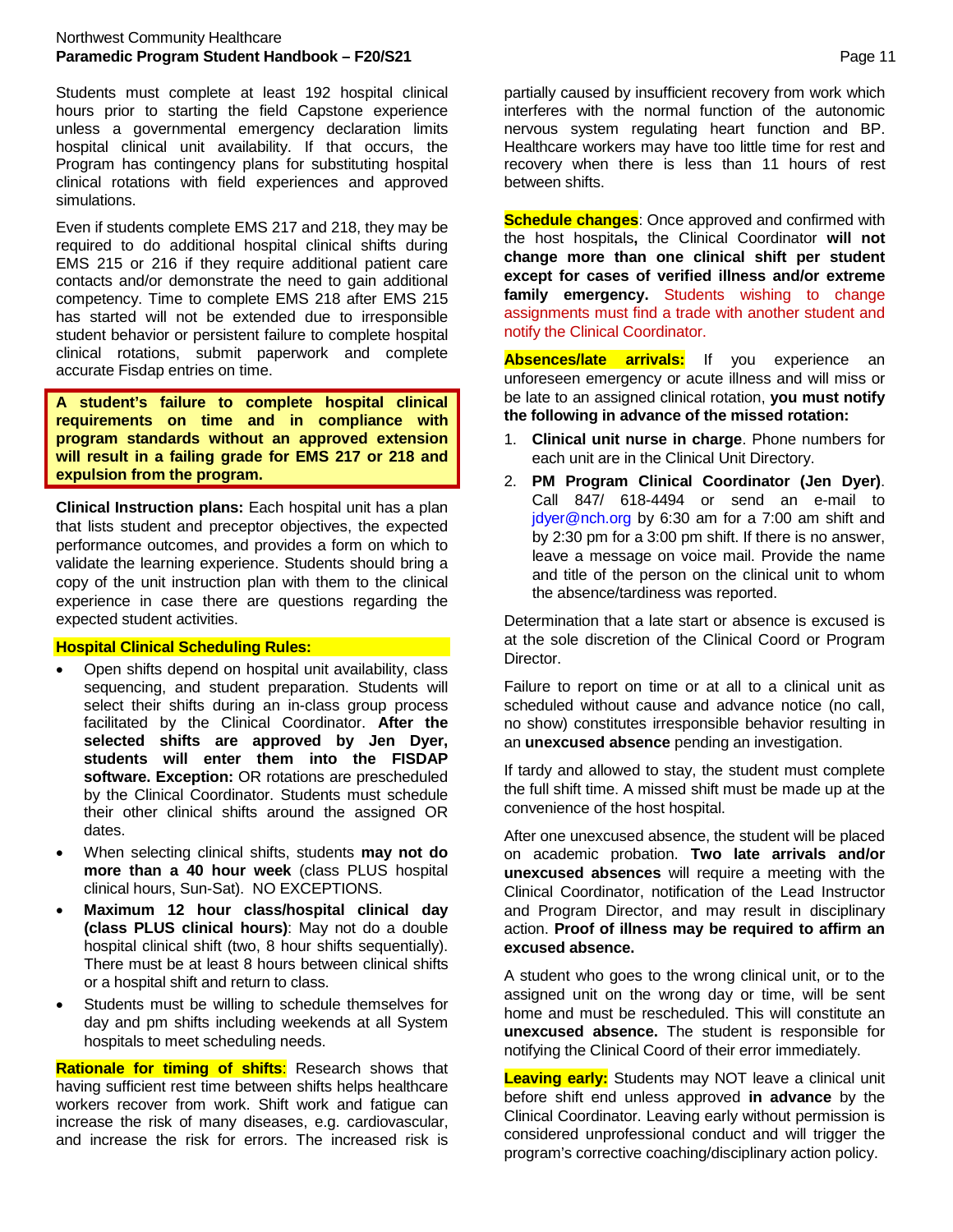**Unprofessional conduct:** Confirmation that a student exceeded acceptable times in non-patient care activities, was not actively engaged in patient care activities, or violated the conduct specified in the affective objectives, will trigger the program's corrective coaching/disciplinary action policy.

# **Unit evaluations/FISDAP submissions**: READ CAREFULLY

**CLINICAL FORMS** Clinical Activity Performance Records for each clinical unit must be a complete reflection of the patient care contacts, assessments and skills performed by the student, verified and signed by the preceptor who observed the student's performance (may need more than one signature if more than one preceptor observed you across shifts); and submitted to the Clinical Coordinator **electronically** *within one week of the rotation*.

*The tracking system must incorporate and identify the minimum competencies required for each exposure group, which encompasses patient age (pediatric age subgroups must include: newborn, infant, toddler, preschooler, schoolager, and adolescent), pathologies, complaint, gender, and intervention and that each student has met them.*

*The program must track the number of times each student successfully performs each of the competencies required for the appropriate exit point according to patient age, pathologies, complaint, gender, and interventions* (CoAEMSP).

**FISDAP ENTRIES**: Students must enter all patient care contacts, assessments, and skills performed into FISDAP within one week of completing the rotation. The number and nature of patient contacts, assessment findings, and interventions logged for that shift must match the Unit Clinical Activity Performance Record form exactly.

**If clinical paperwork is incomplete or late, FISDAP entries are late or cannot be substantiated by the Clinical Activity Performance Form, that clinical shift will not be credited toward meeting graduation requirements and must be repeated.**

If a student is required to repeat more than one clinical shift due to late paperwork or FISDAP entries, a meeting will be held with the Program Director and may be grounds for an Individual Education Plan (IEP) and/or dismissal from the program for failure to achieve the objectives of EMS 217 & 218.

# **EMS 215 - Paramedic Field Experiences**

Because of changing requirements stemming from pandemic restrictions, all information about the Field experiences (team member and Capstone) will be provided as we get closer to the scheduled onset and have determined needed program modifications.

All questions about EMS 215 should be directed to Connie Mattera, PM Program Director.

**Goal of field internship**: Participants integrate theoretical concepts into practice under the direct supervision of an approved field preceptor or qualified partner as approved by the Program. They are expected to develop contextual, integrative, and adaptive competencies using higher order critical thinking skills.

#### **PRECEPTOR/Partner APPROVAL**

Under usual and customary practice, Field Preceptor(s) must be submitted by the EMS Agency and approved per System Policy P-1 by **2/14/20.** If not approved by that date, the student and the EMS Provider agency will receive a warning notice of non-compliance with EMS 215 requirements.

A primary preceptor or approved qualified partner cannot be assigned to more than one student at a time.

Participants are required to complete a minimum of 300 field experience hours (member + leader) by IDPH but usually exceed this as there are typically over 25 shift days within scheduled field experience time.

#### **Field experience divisions:**

**Team member** experience: Min. 60 hours +

**Capstone Team Leader** Experience: Min. 240 hours; (CoAEMSP recommends far more). This is the only portion of the field experience required and approved by CoAEMSP for portfolio completion and all participants must complete the requirements specified by the program completely and competently.

Additional hours are allowed for feedback meetings (face to face or virtual). Under usual circumstances, **EMS 215 may not conclude sooner than the 3rd Friday of May.** Time will be extended based on program modifications.

**Minimum PATIENT CARE CONTACTS and skill competencies:** The NCH program complies with recommendations of CoAEMSP, national, and state guidelines. The number of patient contacts (by age and diagnosis) and skill revolutions will be released following Advisory Committee and Program MD consideration, input, and approval. The specifics of these requirements and the process of satisfying them are listed in a document called **APPENDIX G** and will be provided after they are approved with the full expectation that they may require modifications depending on pandemic and/or environmental conditions and restrictions.

#### **EMS 216 - EMT-P Seminar** (summer semester)

This is a summer course in the Harper calendar and requires separate registration and payment. Seminar hours provide an opportunity for intellectual engagement and allow students to integrate and apply didactic and psychomotor concepts at the highest levels of learning. Students present, evaluate, and create patient cases to illustrate key learning objectives. The seminar approach is designed to prepare students for the final exams as well as the NREMT credentialing exams.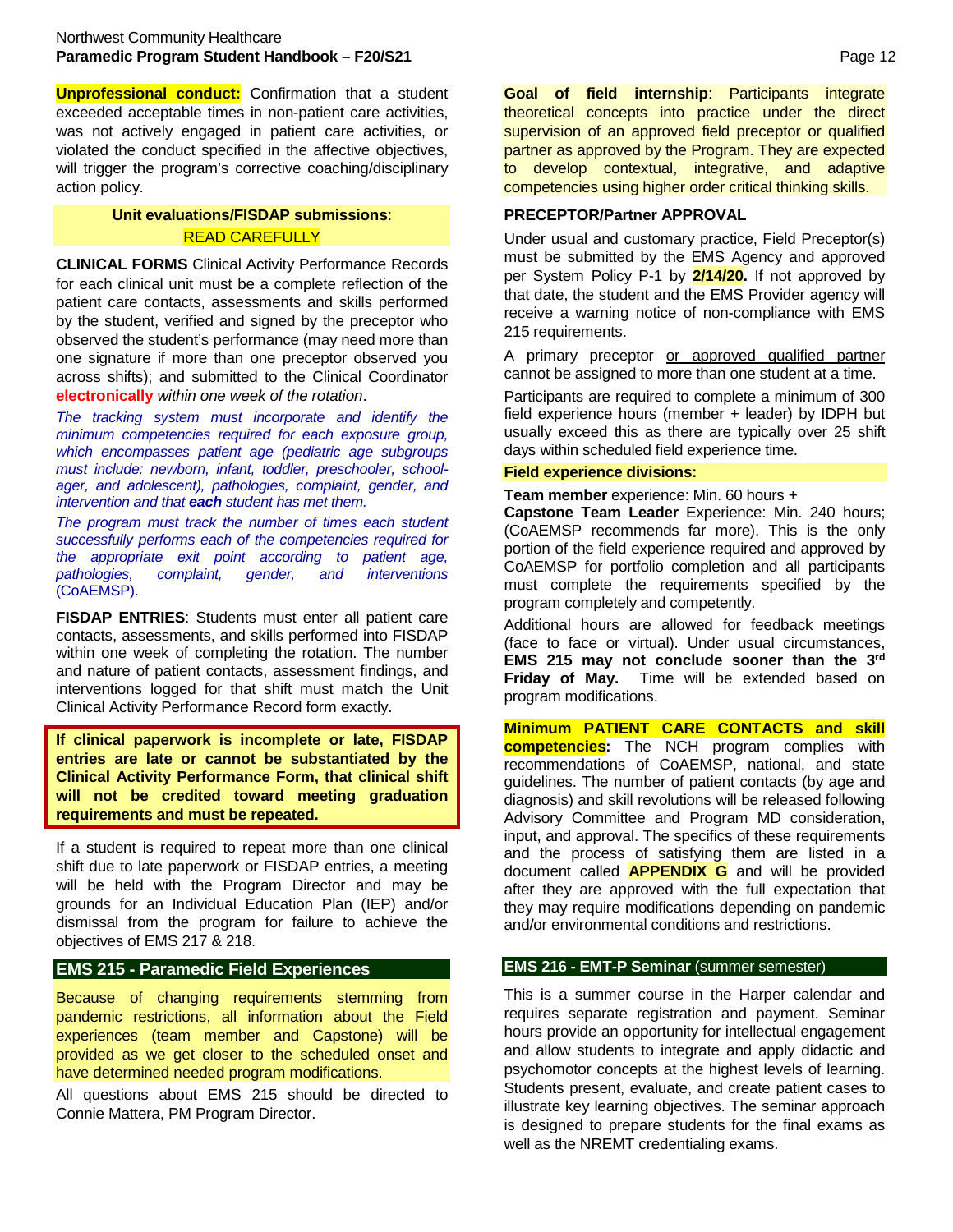# **EVALUATION and MEASUREMENT**

Students are evaluated on their achievement of cognitive (knowledge), psychomotor (skills) and affective (professional attributes) objectives in each component of the course.

Performance is evaluated during class, labs, hospital clinical rotations, the field experiences, and during the skill competency labs and exams.

Students evaluate faculty, the Lead Instructor, hospital clinical experiences, preceptors, the course and program resources.

Program evaluation is a continuing and systematic process with internal and external curriculum validation in consultation with the Advisory Committee, employers, faculty, preceptors, students and graduates.

**Outcomes assessments** include but are not limited to: exit point completion, graduate satisfaction, employer satisfaction, job placement, licensing examination results and national registration.

Students are expected to complete and submit all evaluations on time as directed by the program. Evaluations may be requested of the student throughout the course and up to six months post-graduation in compliance with CoAEMSP requirements. Acceptance of this responsibility will be documented as part of the student's signed agreement and failure to comply is considered a violation of policy and student expectations.

#### **MEASUREMENTS OF OBJECTIVE ACHIEVEMENT**

Cognitive objectives are measured by quizzes, written exams and simulations. Psychomotor and affective objectives are measured by simulations, scenarios, practical examinations, and direct observation.

- **Quizzes:** Formative assessments are usually constructed as short answer, fill-in-the-blank and multiple choice questions. Daily quizzes may ask questions covering the reading assignments for that day. Weekly quizzes are more expansive and heavily count in calculating the grade point average.
- **- Written modular exams** at the end of EMS 210, 211, 212, 213 each consist of 150 multiple-choice questions. Starting with EMS 211, written exams also include a timed ECG rhythm strip exam.
- **- Practical exams:** Practical exams at the end of EMS 210, 211, 212, and 213 measure competency in performing psychomotor skills. Specific skills to be tested are listed on the class academic calendar.
- **- Final written exam:** Consists of 150 multiple-choice questions that are a summative assessment of cognitive objectives across the whole course plus a timed ECG strip exam.
- **Final practical exam** Mirrors the NREMT psychomotor exam.

**Academic Honor Code:** Students are held to a strict code of academic honesty. Personal items, such as

purses, backpacks, briefcases, books, notes, cell phones and electronic devices (turned off) must be put away during testing.

The instructor reserves the right to ask students to remove jackets or articles of clothing that are bulky and could be suspicious of containing or covering prohibited devices/materials during the exam.

Students are expected to take quizzes and exams on the dates and times assigned. A seating chart may be devised at the discretion of the faculty. No tardiness or absence will be excused for a modular or final exam unless a compelling cause of the most emergent personal nature has occurred.

If a student is late to a quiz or exam as an unexcused tardy, they may not be permitted entry after the exam booklets have been distributed and a zero may be given (at the discretion of the faculty). If the student is permitted entry and is able to take the exam, they will only have the remaining exam time to complete all questions.

Quizzes and written exams allow approximately one minute per question. Students must demonstrate good time management skills and complete all questions within the allotted time unless an ADA accommodation for additional time has been previously approved.

If refused admittance to the exam due to tardiness, the student must take the exam on the original day of testing at the convenience of the Course LI. No make-up quizzes shall be given during class time.

**Make-up exams** on an alternate date will only be given for extreme extenuating circumstances. The student may be required to provide evidence to verify illness or to prove the validity of the emergency.

A second lateness or absence for a quiz/exam will result in a meeting with the EMS Administrative Director and may result in dismissal from the program.

All practical exam make ups will require a fee of \$50/hour or portion of an hour for a preceptor and simulated patient if needed.

#### **GRADING and RETEST policies**

The cumulative quiz average during each module must be 80% or above to be eligible to take the Modular Exams.

Each modular written exam and the final written exam must be completed with a minimum score of 80% or above to pass.

**Retest policy:** Students who score between 75%-80% on the first attempt will have one opportunity to retake a failed modular exam within three days and after documented remediation. The highest score awarded for a retest is 80%. Students who score below 75% on the first attempt or below 80% on the retest will receive an F for that exam and will be dismissed from the program with an option to re-apply the following year.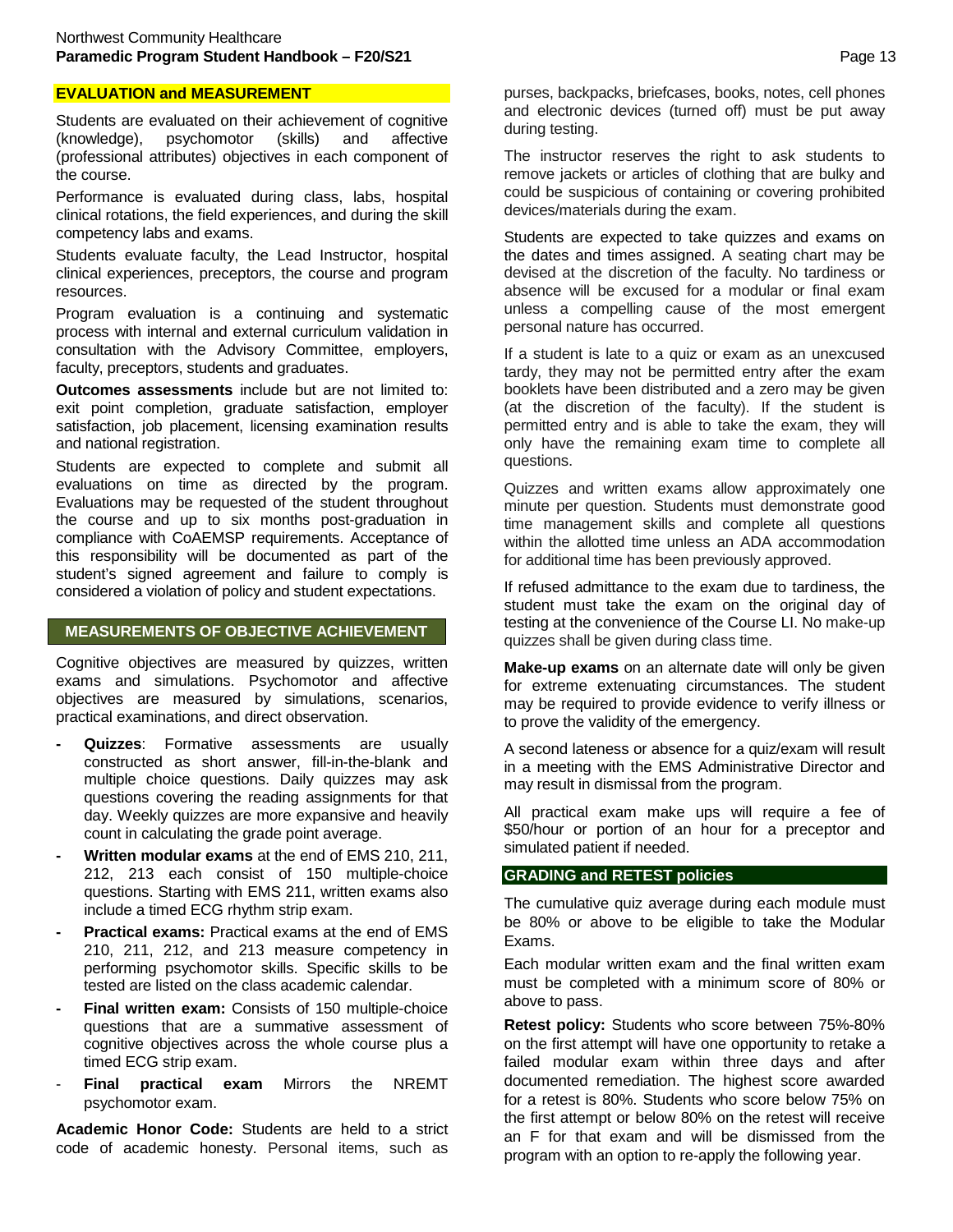Exit interviews will be conducted with the student and Course Coordinator. A representative of the employing EMS agency and the Program MD or his designee will be invited to attend the exit interview.

Failure of an ECG exam or failure to correctly identify lethal rhythms (VT, VF, asystole, IVR, AIVR, or 3°AVB) requires retesting within three days and after documented remediation. Students must be able to identify potentially lethal rhythms in order to pass each test.

| <b>Grade point averages:</b> | % of GPA              |  |
|------------------------------|-----------------------|--|
| Quiz/project average         | 70%                   |  |
|                              | 60% if ECG test given |  |
| Modular exam                 | 30%                   |  |
| ECG exam (211, 212, 213)     | 10%                   |  |
| Grade for EMS 216:           |                       |  |
| ECG exam                     | <b>20%</b>            |  |
| Final Written exam           | 80%                   |  |
| <b>Grading Scale</b>         | $94-100$ A            |  |
|                              | 87-93<br>B            |  |
| Passing score                | 80-86<br>С            |  |
| No credit awarded            | 75-79<br>D            |  |
|                              | F<br>< 75             |  |

**Modular Practical Exams** are scored as pass/fail based on evaluation instruments that list all critical steps to be performed. Students must demonstrate all key steps with correct technique, in reasonable sequence and time without critical error to pass. A student may fail up to 2 stations in one exam to be eligible to retest that station one time.

Failing three or more stations on the first attempt or failing one re-test will trigger a meeting with the Program MD or his designee and may result in a corrective action plan or dismissal from the program. Practical exam grades are not averaged into the cumulative GPA, however, students must pass all practical stations to pass the course.

**Hospital Clinical & Field Internship grades**: Grades for EMS 215, 217 & 218 are recorded as Pass/Fail based on whether the student has completed all requirements. Clinical grades ARE NOT averaged into the cumulative GPA; however, students must successfully complete all requirements and enter patient contacts and skills performed into the electronic tracking software to pass.

# **Affective objectives:**

*On-going, affective evaluations must be done that assess student behaviors for all learning settings (i.e., didactic, laboratory, clinical, and field). The frequency of the evaluations needs to be done in a timely manner to provide the student and the program director and MD with their performance/progress throughout the program. These periodic affective evaluations are in addition to the required summative, comprehensive affective evaluation at the end of the program (CoA).*

Allegations of inappropriate or unprofessional behavior shall be investigated and action taken per the Program's Discipline plan. If the behavior persists despite remediation, a meeting will be held with the Program Director and Program MD to determine further action.

# **GUIDED STUDY**

Students having difficulty mastering course objectives as evidenced by **quiz scores below 80% will be placed on Guided Study.**

The action plan requires the student to write/type a meaningful rationale for each incorrect answer; *i.e. what makes the incorrect answer wrong and why is the correct answer right?* These responses must provide a full and accurate explanation that the student can support and explain when verbally questioned.

Students will have 48 hours after signing their action plan to submit remediation to the lead instructor. After the remediation is accepted, the student needs to schedule a meeting with a learning coach, to review the outcomes of their remediation and possibly receive further tutoring. Documentation must include the dates and times of mentoring; a diary of topics covered and verified by the preceptor's signature.

Guided Study is meant to help a student master the objectives to ensure that they will be successful in completing the course.

**If a student fails to satisfactorily complete a remediation plan and their quiz average remains <80%, they will not achieve the cognitive objectives for that module, will be ineligible to take the module exams, will be dismissed from the cours**e at that point, and given a failing grade for that course at Harper.

# **COURSE COMPLETION CRITERIA**

The program must document that all students have reached **terminal competence** as an entry level paramedic in all three learning domains. Determination of terminal competence is a joint responsibility of the Program Director, Lead Instructor, Lab Coordinator, Clinical Coordinator, Field preceptors/partners, assigned Hospital EMSC/educator, and the Program MD. Students will not receive a diploma nor be recommended to take a licensure exam if any requirement is incomplete.

- **All courses passed** (EMS 210, 211, 212, 213, 217, 218, 215, and 216) and paperwork submitted
- **Completed Appendix G**: All patient care contacts and skill competencies met and entered into FISDAP tracking software with approval by Clinical Coordinator
- All assignments turned in and accepted
- All fees paid
- Primary instructional goal and objectives achieved

# **PARAMEDIC LICENSURE EXAMS**

Effective April 1, 2020, all PM graduates in Illinois must take and must pass the National Registry of EMTs Cognitive (written) and Psychomotor (practical) exams as their path to licensure. Fee per attempt: \$152.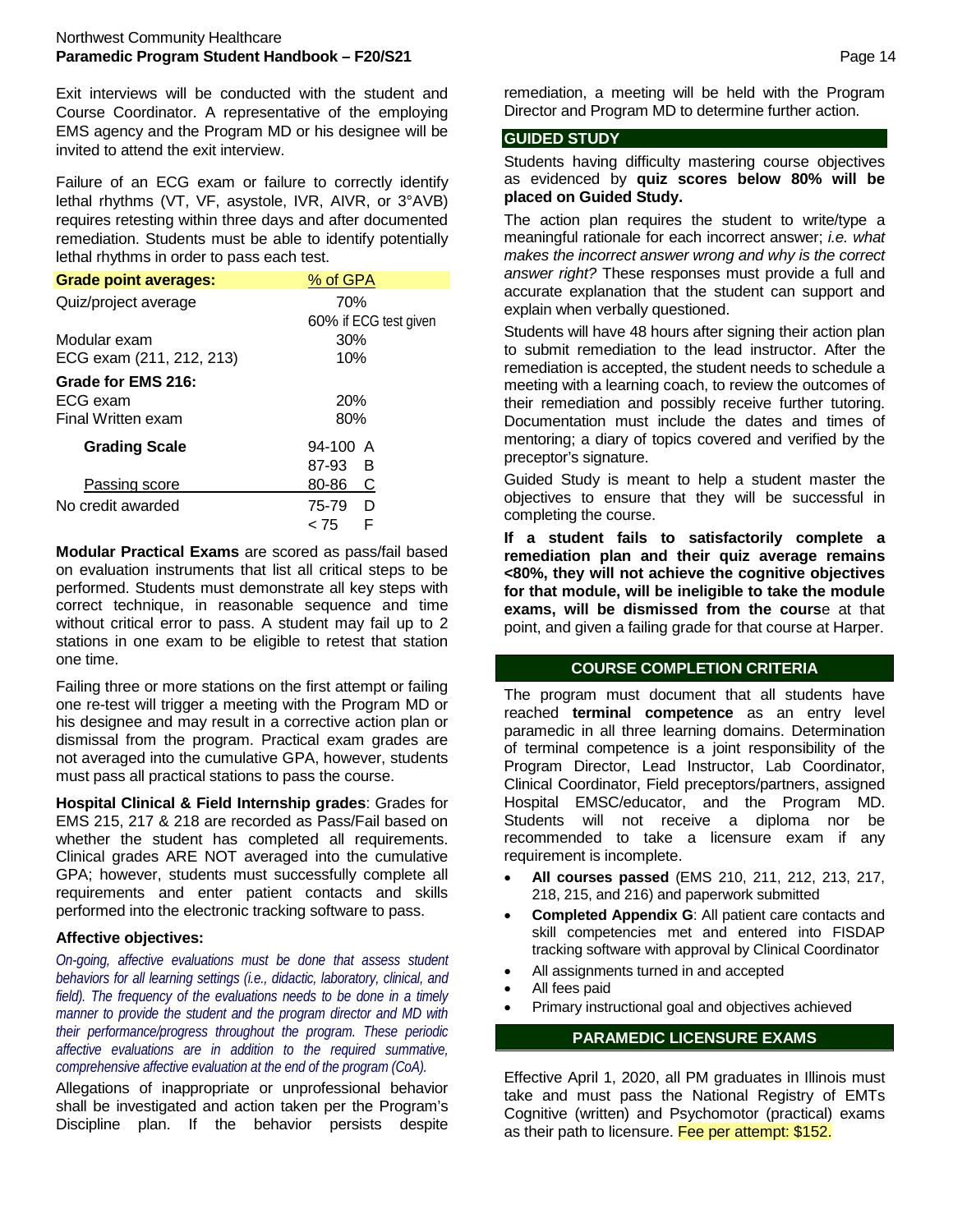Students will be given instructions for NREMT testing and information to submit to the NWC EMSS Office for State licensure closer to the dates of testing.

Passing the NREMT exams does NOT automatically confer PM licensure in Illinois. EMS Systems must recommend licensure, the individual must pay a license fee and then IDPH will award a paramedic license.

# **GENERAL COURSE POLICIES**

# **ATTENDANCE**

Students are expected to attend every class, lab, quiz, exam, clinical rotation, and field internship shift and be on time and duty ready unless they have made appropriate prior notice and have received an excused absence.

Absences make it difficult for the student to adequately learn essential concepts. If any portion of the class is missed due to an absence, mandatory components must be made up based on instructor and/or unit availability.

If a student needs to miss class due to an excused illness, they may attend virtually via Zoom. If too ill to participate in class, an individualized makeup plan will be implemented in which the student must complete by the specified date. If a student completely misses the equivalent of three or more full days of class for a nonexcused medical reason, is tardy three or more times, or fails to complete makeup assignments as outlined, they will be subject to disciplinary action which may include dismissal from the program.

**ON TIME** is considered to be in your seat and duty ready at least 15 minutes prior to the posted or declared start of class, lab, or clinical assignment so that instructions/report are heard and the student can participate in any advance class/shift activities. On class days, students must sign in on the attendance roster before 0845 and before the afternoon session resumes. The attendance sheets will be collected after that time and all those who have not signed will be marked tardy unless they have notified the appropriate person in advance.

**Late arrival/tardiness:** Highly unusual or extenuating circumstances occasionally occur causing a student to be late without appropriate notice or justification. A trend of arriving after the posted start and/or return times, without prior notice and reasonable justification, is considered unprofessional conduct and the student will be recorded as tardy. See below for consequences of late arrivals.

**Providing notice:** Inform your Squad Leader in advance regarding the nature of your emergency if you are going to be late or absent from a class. They will be responsible for notifying the instructor before class begins.

The LI will determine if a tardy arrival or absence is excused. **Preventable outcomes such as oversleeping, traffic congestion, etc. will not be considered excused** unless grossly extenuating circumstances apply.

**Unexcused lateness/absences:** Any late arrival/ absence without prior notice and/or reasonable justification shall be considered unexcused and shall be noted in the student record.

The first unexcused late arrival or unexcused absence will prompt a written warning and a meeting with the lead instructor to build an action plan.

Two unexcused late arrivals at either a morning or afternoon session of class, clinical rotation, or field shift is considered unprofessional behavior, a violation of affective objectives, and places the student's continued enrollment in class in jeopardy. This conduct shall be reported to the employer/sponsor and the Program Director for a determination of disciplinary action.

Missed material or clinical shifts shall be made up at the discretion of the LI or Course Clinical Coordinator.

**BEHAVIOR and LANGUAGE:** Students are expected to behave in a professional manner and refrain from using profane or defamatory speech at all times during any program function, class or clinical assignment. Guests, faculty and peers are to be treated with civility and respect. Incivility is especially disturbing because these same students will go on to care for ''vulnerable'' patients. Inappropriate speech will require an immediate public apology and will trigger disciplinary action that may include dismissal from the program.

**CAFETERIA:** The cafeteria is located on the first floor of the main hospital building. Students must wear their ID badge to be served at the discounted employee rate.

# **CONSENTS and CONTRACTS**

All signed agreements will remain in the student's file.

#### **Learning contract**

Following orientation, each student will sign a Student Agreement (Learning Contract). Their initials and signature on this agreement acknowledge that they have received, read, understand, and agree to comply with the expectations and restrictions specified in the NCH Paramedic Program student policies and procedures and guidelines of Harper College. The terms of this agreement extend from date of acceptance until their date of graduation.

# **Release of Academic Information**

Under the provisions of the The Family Educational Rights and Privacy Act (FERPA) (20 U.S.C. § 1232g; 34 CFR Part 99) (See appendix to this handbook), employers and family members do not have access to student grades unless the student signs a release of academic information form. They will be informed if the student has met or not met program objectives.

**COVID-19 Social Contract and Informed Consent Agreement: See document for details.**

# **Consent & Release for Invasive Procedures**

In the process of learning to perform skills required in the scope of practice of a paramedic, certain invasive procedures must be practiced and competency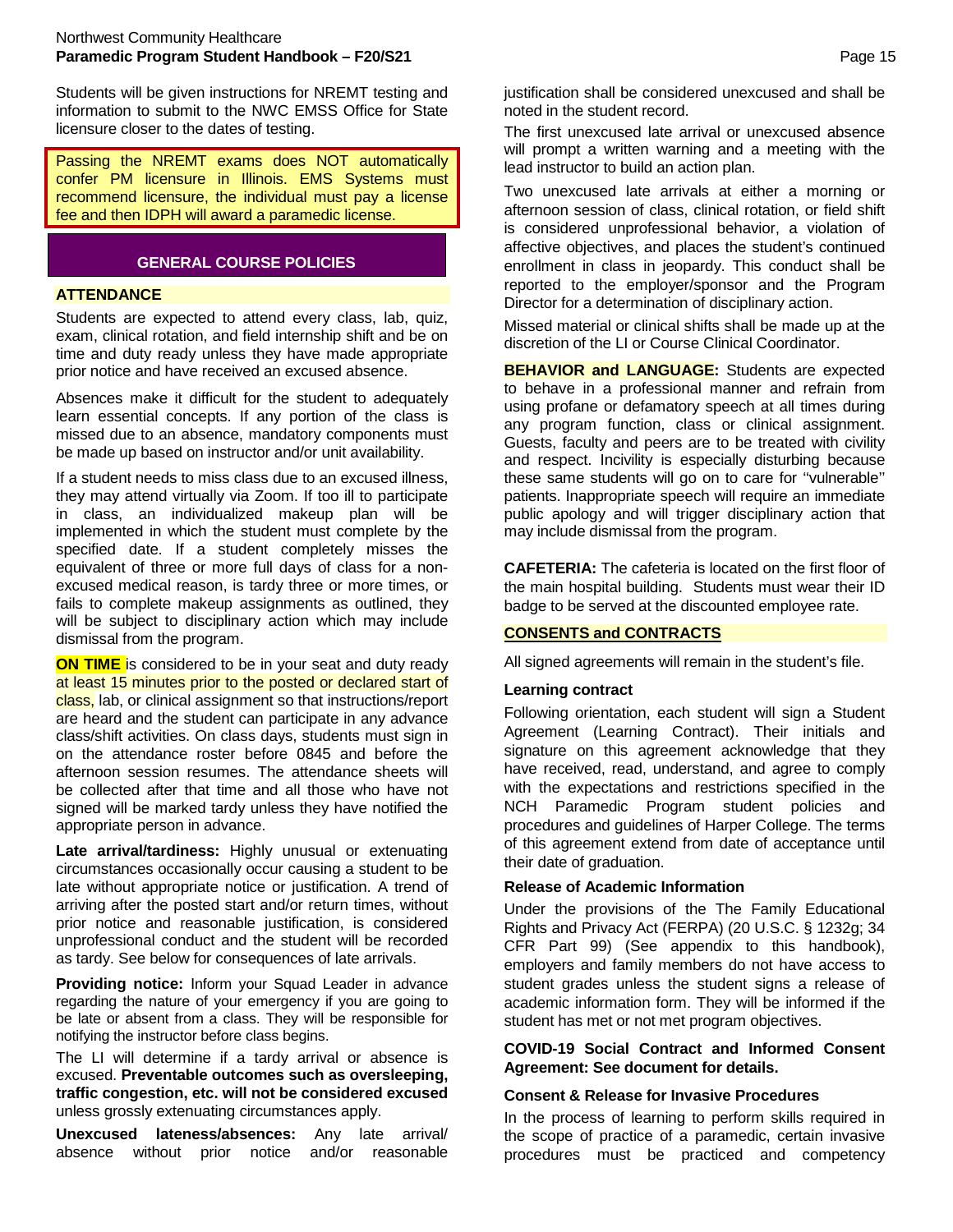# Northwest Community Healthcare **Paramedic Program Student Handbook – F20/S21** Page 16

demonstrated before performing them on patients. To that end, students will sign a consent and release form attesting that they understand that there will be practical labs in which they will first demonstrate competence in performing select invasive skills (IV access, IM and subcutaneous injections, and capillary glucose testing) on a training manikin and then they will perform these skills on their classmates and have them performed by classmates on them using sterile equipment and under the direct supervision of a qualified preceptor.

# **Photo Consent and Release Statement**

Students will be asked to declare their consent and release to authorize Northwest Community Hospital (NCH) acting through its agents, employees, or representatives, to take photographs, video recordings, and/or audio recordings of them including their name, image, likeness, their performance during class activities, their property as brought to class or used in class activities, and/or their voice ("Recordings") during course activities obtained while a paramedic student of the Northwest Community Paramedic Education Program.

# **Emergency Preparedness Exercise**

Emergency preparedness exercises are required of hospitals by the Joint Commission and for EMS Agencies.

Students may be asked to participate in such an exercise. This consent and release acknowledges that they may have make-up/moulage applied to them so as to look like a simulated casualty. It also includes statements relative to their clothing and transport and physical eligibility to participate in such an exercise.

# **COUNSELING**

Counseling includes, but is not limited to, exchange of information between program personnel and a student providing academically related advice or guidance for each of the three learning domains.

Student counseling will occur:

- Routinely during each academic semester as a status assessment of the student's academic progress for each learning domain and to discuss what must occur for academic success in the course and/or program
- As part of due process for disciplinary proceeding
- To explore academic deficiencies and the path for improvement
- As issues are identified that interfere with the teaching/learning process

**Counseling documentation** shall include at a minimum:

- The date and reason for the counseling session
- The essential elements of the discussion, including corrective action and the timeline for that action
- The decision of the result of the counseling
- The signature of the school official doing the counseling
- The student's response to the counseling
- The signature of the student acknowledging receipt of the counseling completed form.

# **DRESS and DECORUM GUIDELINES**

The professional appearance and conduct of our students are important parts of the healthcare experience for patients, their families and members of the public in clinical and nonclinical areas. Dress and decorum guidelines help to ensure that our patients feel welcome, respected, comfortable and safe. Students are expected to project a professional appearance and demeanor at all times. It is important that they dress in a professional, tasteful, and discrete manner consistent with the expectations of the hospital and Provider Agencies.

Based on a decision by System Providers, all students must attend class, clinical rotations, and field internship days **in the program-designated uniform** (a required mode of dress where the color, style, and vendor are stipulated) unless the clinical unit requires scrubs such as the OR or an alternate form of dress has been approved in advance by the Program Director or LI.

Uniforms shall be clean, neat, in good repair and of appropriate size. Appropriate undergarments shall be worn at all times If, in the opinion of the instructor, the standards for dress code and personal appearance have not been met, a student may be denied entry to class and be given 15 minutes to correct the situation. If they are unable to return in compliance with program policy within 15 minutes, they will receive an unexcused absence. Two or more violations of the appearance policy is considered noncompliance with affective objectives and will be grounds for corrective action.

# • **Shirts**:

**EMS agency employees**: Duty uniform with agency logo prominently displayed.

**Unaffiliated students: Land's End Navy blue** shirt with the NCH Logo. Refer to the **ordering instructions** in the first class correspondence email. Shirts worn unbuttoned, with the shirttail out or with logos other than NCH or their Agency are not acceptable.

- Pants: Navy blue or black dress or uniform pant. Must be the appropriate length and size with finished hems that do not drag on the floor or ride down the hips/buttocks. This excludes agency approved shorts while in the classroom or hospital clinical units.
- **Shoes/boots:** Black, Should be clean with laces tied; safe for the work environment.
- **ID BADGES: NCH PM student photo ID** badges must be obtained on or before the first day of class and must be worn in a visible location on the upper torso at all times within NCH and all clinical units (hospital and field). Any student who comes to a class activity without their IDs is considered out of uniform and must get a replacement at their own expense.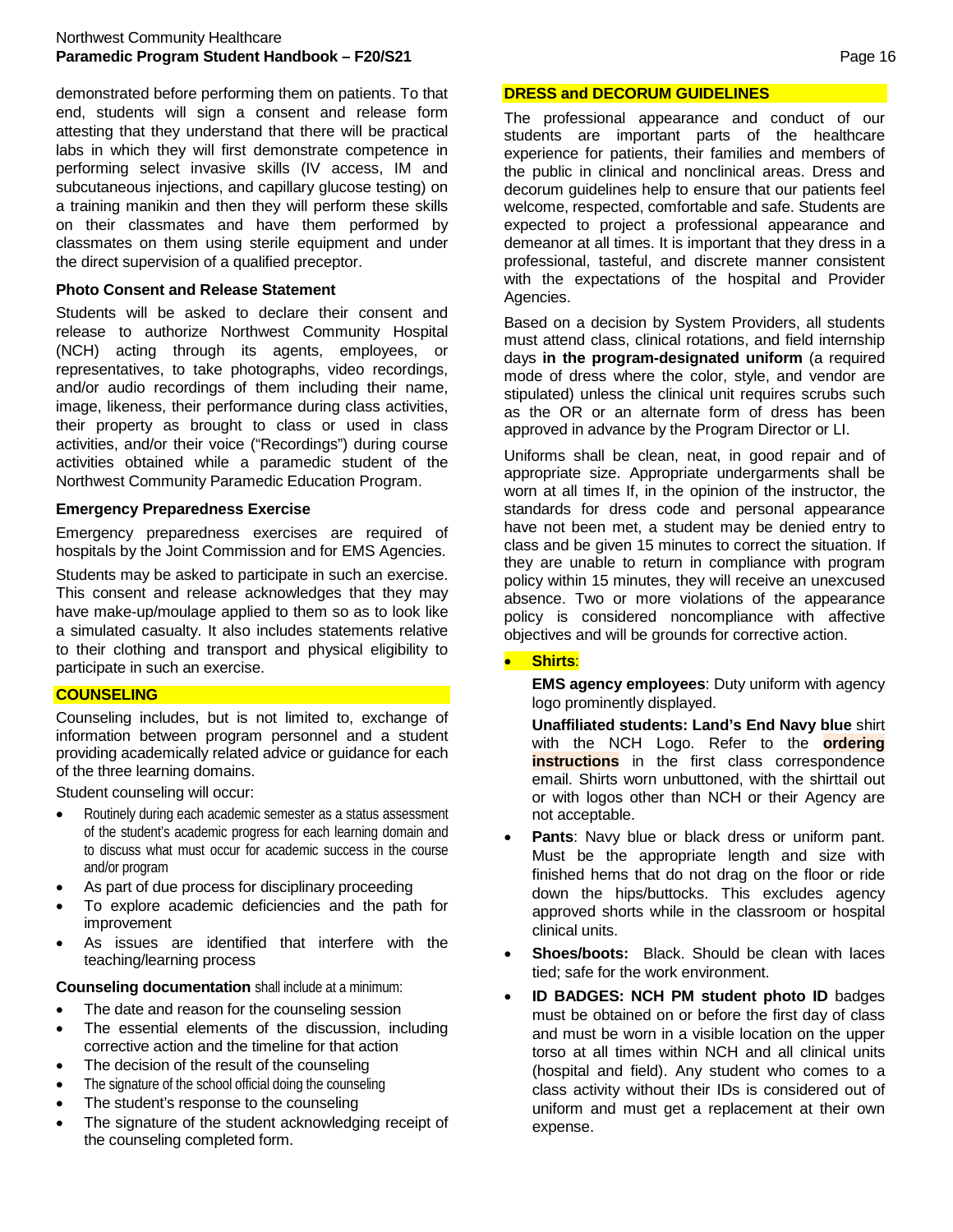- **Jewelry:** A watch with a second hand or device with a second counter must be brought to every class with a lab and each clinical shift. No more than three earrings per ear. Ear rings worn in the clinical units shall be small and non-dangling.
- Ear gauges shall be no larger than 10 mm. No visible body piercing jewelry beside the ears is acceptable.
- **Body art/tattoos**: Tats are considered the same as speech. Tattoos may be visible if the images or words do not convey violence, discrimination, profanity or sexually explicit content. Prohibited ink must be covered with clothing or cosmetics such as Dermablend® while engaged in student activities (hospital/field). NCH reserves the right to judge the appearance of visible tattoos as appropriate or inappropriate. None may be visible on the face.
- **Hats**: **No hats may be worn in class or hospital clinical units**. Religious head coverings may be acceptable per prior agreement with the LI as long as they do not jeopardize student and/or patient safety and wellness. This does not refer to medicallyapproved head covers in the OR.

**HYGIENE**: Good hygiene is essential. Use of **unscented** personal hygiene products and makeup is acceptable. Due to respiratory sensitivities, any fragrance which produces a scent strong enough to be perceived by others including; but not limited to perfumes, aftershave, and lotions are not to be worn to class or clinical units: Also unacceptable are odors from tobacco products; alcohol, body or mouth odor; excessive make-up; and chewing gum in clinical units.

- **Hair**: Shall be clean and naturally styled with no bright or unnatural colors. Facial hair must be neatly groomed. Students with facial hair must be able to pass fit testing for an N95 mask. Pull long hair back with clips, ties, braids, or bands while providing patient care. It must never fall forward on to a patient.
- **Fingernails** must be clean and trimmed not to exceed ½ inch from fingertips while in the clinical units. No artificial nails may be worn while in the clinical units or field experience.

#### **EXPOSURE to blood/body secretions:**

If any student experiences a significant exposure event (defined in System policy I-2) they shall immediately wash the area with soap and water or irrigate their eyes with water/saline.

#### **Follow up based on location of exposure**:

**Class activity at NCH**: Immediately notify the class Lead Instructor who shall follow NCH policy for an employee exposure. All students with penetrating wounds and/or significant exposures shall be immediately seen by a medical professional.

**Clinical rotation at NCH**: Immediately notify the nurse preceptor and the Program Clinical Coordinator.

**If exposure occurs** Monday-Friday: 7:30 a.m. - 5:00 p.m., they shall go to the Occupational and Employee Health Department.

**Location:** South Pavilion, 1st Floor, Pod E, near gift shop. **Phone:** 847-618-5150; **Fax:** 847-618-5159

# **If exposure occurs outside of those hours, they shall go to the** NCH emergency department

In all cases a Workplace incident report; BBP Report of Exposure, and Supervisor's Investigation form shall be generated in compliance with NCH policy. Supervisor's report must be signed by Connie Mattera.

**System hospital other than NCH:** immediately report the exposure to the nurse preceptor, contact the Program Clinical Coordinator and yourr EMS employer's DICO (if applicable). You should be seen in the ED at the hospital where the exposure occurred for a determination of needed titers (source and student) and follow up.

**Riding with an EMS Agency:** Immediately report the exposure to your preceptor/partner, the Agency's Provider EMS Coordinator, and the Agency's Designated Infection Control Officer (DICO) plus the class Clinical Coordinator. Follow the DICO's instructions.

**Outside of class or clinical activities:** Contact your primary care practitioner and provide the Class Lead Instructor with your physician's recommendation for follow up.

**FOOD in classroom:** While under pandemic restrictions of universal masking, **e**ating or drinking in the classroom during class is NOT allowed. There is a small refrigerator and microwave oven in the classroom that is available for student use on designated breaks. Students are responsible for cleaning and disinfecting the food station area each day. All food and beverage privileges will be revoked if classroom furnishings remain soiled or damaged due to food or beverages and/or educators must clean up after class.

**HARASSMENT:** Students have the right to be free from abuse or harassment. The program has a zero tolerance policy relative to harassment or bullying.

**Harassment** is an unwelcome behavior that disturbs or irritates others and/or creates a hostile work environment. Unwelcome sexual advances, requests for sexual favors or other verbal or physical conduct of a sexual nature constitute sexual harassment.

**Discrimination**: Unfair treatment of a person or group of people as a result of prejudice. Discrimination is a violation of the inherent dignity of a person.

It is the responsibility of any student, instructor, faculty and/or preceptor to report any allegation of abuse, discrimination, harassment, or harm to any person on the premises of NCH or other EMS Program site to the Lead Instructor. It is our policy to

• Promptly investigate any allegations of abuse;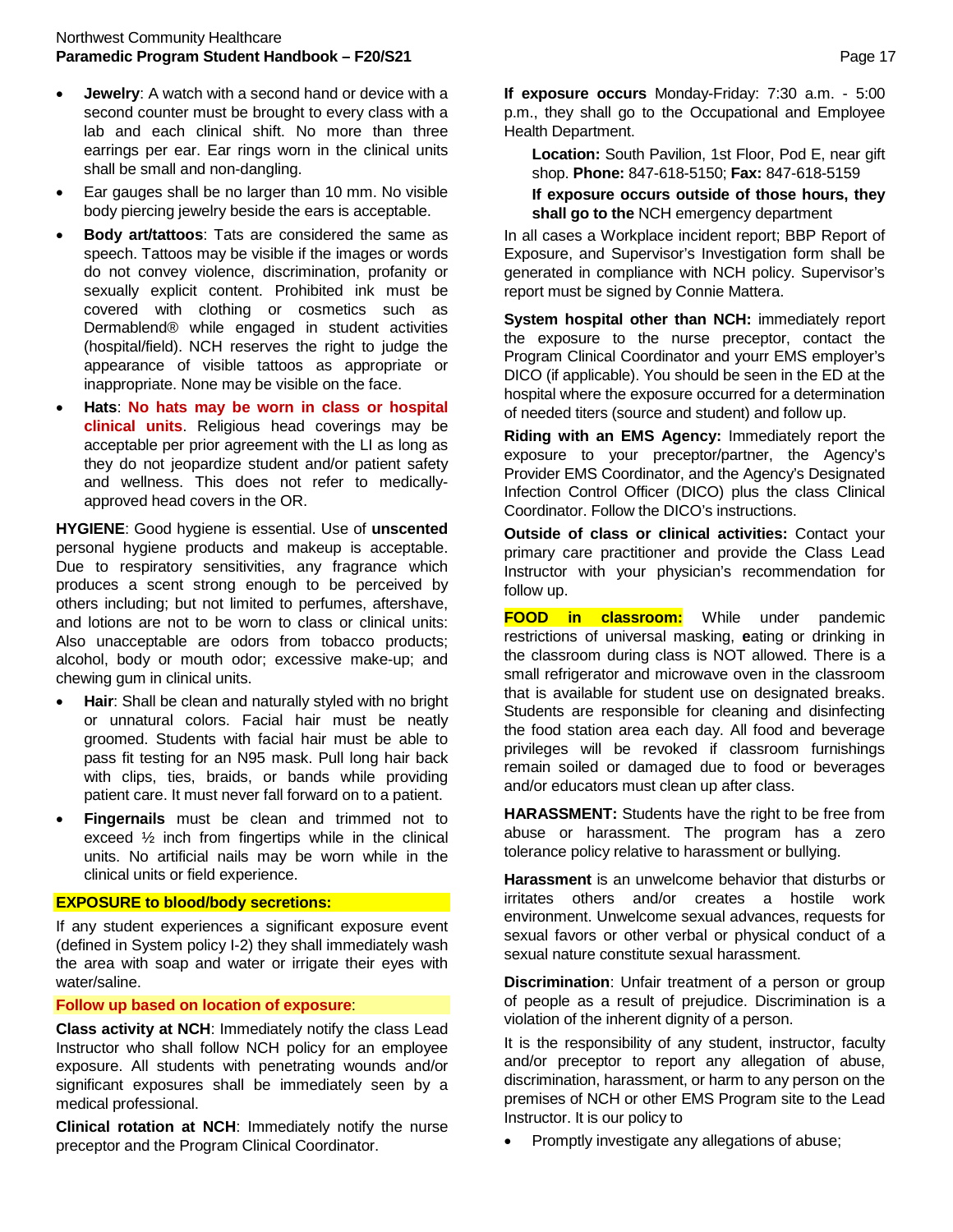- Take steps to protect the safety of the person during the investigation;
- Protect the reporter from any retaliation; and
- Train all staff in the detection and reporting of such suspected abuse.

**For full information on reporting alleged harassment or sexual misconduct, see Harper Catalog/Student Handbook.**

**Diversity, inclusion, and cultural awareness:** Ability to understand, communicate with, and effectively interact with people across cultures. This involved understanding and respecting each person's unique needs, culture, values and preferences. Students are expected to be culturally competent and to avoid barriers to strong crosscultural relationships:

#### **Prohibited behaviors:**

**Stereotyping:** Generalizations that involve an oversimplified concept or belief about a group of individuals.

**Prejudice:** Refers to a preconceived judgment or opinion. Often takes the form of ethnocentrism (the belief that one's group is superior to all others. May involve tendency to see differences as weakness.

**Intimidation**; Occurs when a person belittles, frightens, discourages or inhibits other people, especially those perceived as weaker.

**Collusion:** Form of exclusion. Involves cooperation with others, through which stereotypical attitudes, prevailing behaviors and/or norms are knowingly or unknowingly reinforced. Silence is the most common form of collusion.

# **INCLEMENT WEATHER**

If class schedules need to be altered based on inclement weather, the program allows flexibility regarding usual and customary start times and attendance policies.

The LI will make the decision to cancel or change class times in consultation with the Program Director. Decisions to change normal operations will be made at least two hours before class start times.

Schedule changes will be communicated by e-mail, social media, and calls to Squad leaders who shall be responsible for notifying their members.

#### **INSURANCE COVERAGE: LIABILITY**

Each student is provided professional liability coverage under the umbrella of NCH as long as they are acting in good faith as agents of the program under the direct supervision of an approved preceptor or partner and within their allowable scope of practice.

#### **LICENSE / CERTIFICATION RENEWAL**

Students must maintain an active EMT, AEMT, or EMT-I license and current AHA CPR card for Healthcare Provider until they gain PM licensure. Didactic hours completed in the PM class will count toward CE requirements to renew EMT licenses.

Expiring EMT license: contact Connie Mattera to renew Expiring CPR card: contact Mike Gentile for options

#### **PARKING**:

Students may park in lot 7 on the north end of the hospital campus or on the **5th floor** of the Busse Center for Specialty Medicine parking lot. **DO NOT park in the lower levels of the Busse Center. Those spaces are reserved for patients and your car may be towed at your expense**. (See campus map)

**SMOKING AND TOBACCO USE:** NCH recognizes the effects and costs of tobacco and nicotine use on our society and is committed to providing a healthy environment for our patients, employees, physicians, students, visitors and volunteers without the hazards of these products. **NCH is a tobacco-free campus.** Use of all tobacco products is prohibited on the NCH campus including the hospital, adjacent hospital grounds, parking lots, and Wellness Center. Students may only smoke or use tobacco products in their own vehicles. Tobacco products include cigarettes, e-cigarettes, pipes, vaporizers**,** cigars, hookahs, or tobacco in any other form including smokeless tobacco which is any loose, cut, shredded, ground, powdered, compressed or leaf tobacco that is intended to be placed in the mouth without being smoked. The Harper College Health and Psychological Services department and NCH both offer assistance to students who desire to quit smoking. Violation of this policy constitutes grounds for dismissal from the program.

#### **SOCIAL MEDIA**

We understand that social media can be a fun and rewarding way to share your life and opinions with others around the world. However, use of social media presents certain risks and carries with it certain responsibilities. To assist you in making responsible decisions about your use of social media while a student in the NCH program, these guidelines have been established for its appropriate use.

*Social media* includes all means of communicating or posting information or content of any sort on the Internet, including to your own or someone else's web log or blog, journal or diary, personal web site, social networking or affinity web site, web bulletin board or a chat room, whether or not associated or affiliated with NCH, as well as any other form of electronic communication.

Before creating online content, consider the risks and rewards that are involved. Any of your content that adversely affects you, fellow students, instructors, or otherwise adversely affects employees, patients or their families, people who work on behalf of NCH or NCH's legitimate business interests may result in disciplinary action up to and including termination from the program.

Students are not allowed to use any unauthorized personal electronic devices while class is in session **or**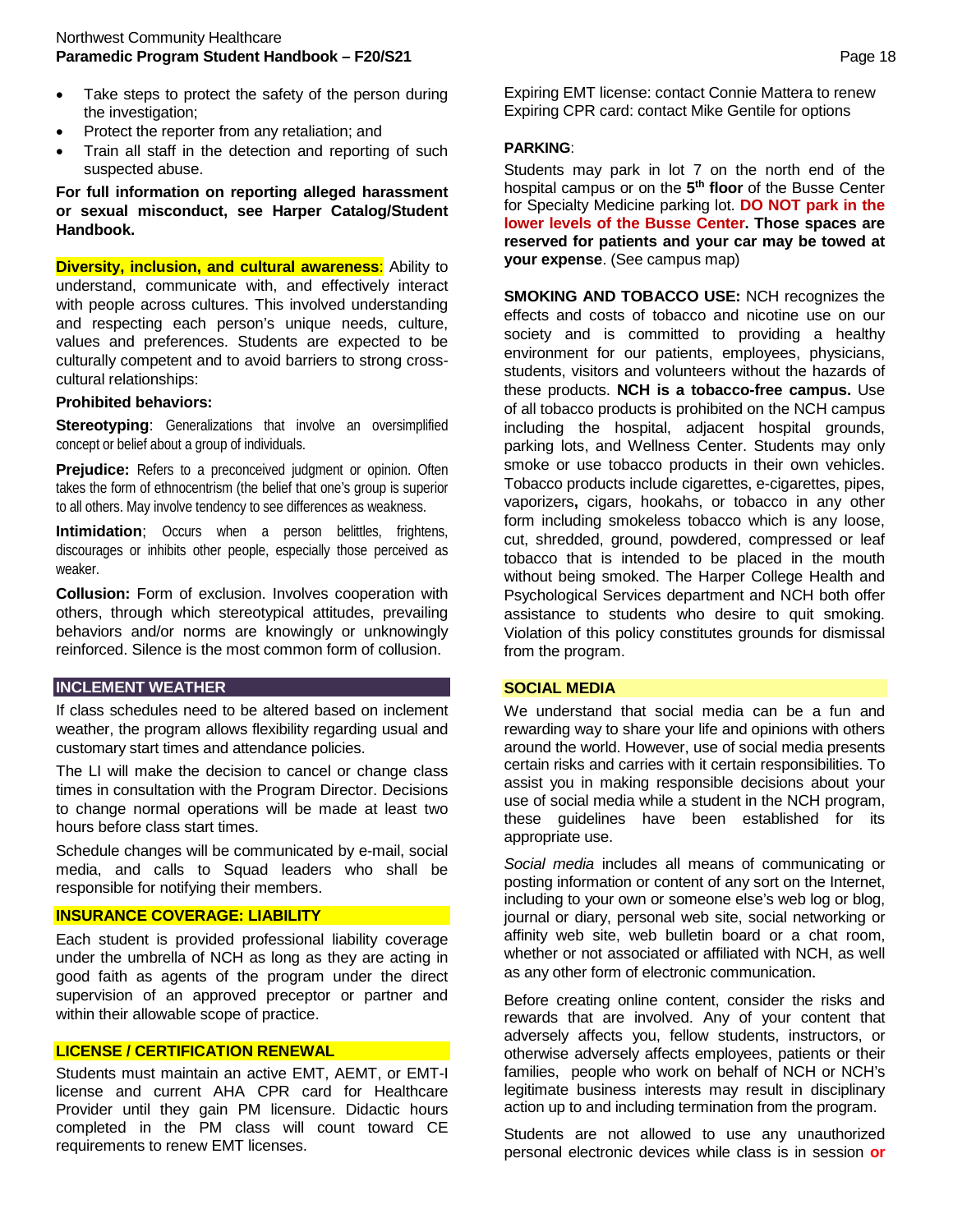**when in patient care areas of clinical units**. Cell phones, pagers or other electronic devices used for messaging must be silenced and all electronic access and/or communication deferred until breaks unless an emergency exists. If, on rare occasions an emergency requires an immediate response, the student shall exit the classroom to use the device.

Even if your social media activities take place completely outside of class, as your personal activities should, what you post can reflect on your professionalism and the program. Thus NCH reserves the right to monitor postings by students.

#### *Be respectful*

Always be fair and courteous to fellow students, instructors, patients and their family members, or people who work on behalf of NCH and Harper College in your postings or content. You are more likely to resolve program-related complaints by speaking directly with the Program Director, instructors, or your peer students than by posting complaints to a social media outlet. Nevertheless, if you post complaints or criticism, avoid using statements, photographs, video or audio that reasonably could be viewed as malicious, obscene, threatening or intimidating, and/or that disparage patients, classmates, instructors, personnel at NCH or Harper College or that might constitute harassment or bullying.

# **Prohibited, Objectionable or Inflammatory Posts**

Inappropriate postings include, but are not limited to, discriminatory remarks, harassment, and threats of violence or similar inappropriate or unlawful conduct. Students shall not post anything that is false, misleading*,* profane, discriminatory, libelous, vulgar, racially, sexually, or ethnically objectionable, unlawful or contains other inappropriate content, or is hateful to another person or entity or content that violates Federal Health Insurance Portability and Accountability Act (HIPAA) patient confidentiality provisions.

False or defamatory statements or the publication of an individual's private health information (PHI) could result in legal liability for you and the EMS program and will subject you to disciplinary action up to and including termination from the program.

#### **TUITION AND FEES**

Students must pay current Harper College tuition and fees within due dates set by the College. **All students affiliated or riding with a NWC EMSS provider agency are eligible for in-district tuition.** Tuition does not cover the cost of books, MyLab Brady, CPR card, health screening exams, immunizations, criminal background check, a FISDAP license (see p. 4), the NREMT licensure exams nor the initial State PM licensure fee.

**Students whose tuition is being paid by their**  employer must provide 3<sup>rd</sup> party authorization forms to Harper College by deadlines set by the College or they will be held personally accountable for tuition fees.

Students who have not paid tuition or fees on time and have not made alternative arrangements shall be dropped by Harper College from the class.

**REFUND POLICY:** See Harper College student handbook for refund policy.

**Retake fees:** Students retaking the course or a portion of the course will be charged current tuition and fees unless compelling circumstances exist and alternate arrangements are made by the Program Director.

# **VETERAN'S BENEFITS**

The program is approved by the Department of Veteran's Affairs for educational benefits via Harper College. Eligible veterans, dependents, reservists, and service members may be able to seek tuition reimbursement while they are in good standing in the program. If you think you may be eligible and would like to pursue these benefits, please contact Harper College.

# **WITHDRAWALS**

Students may petition for withdrawal from the program based on the need for extended leave or extenuating circumstances. They will be considered for readmittance on a case-by-case basis. Placement in the next class will depend on the student's previous performance as well as the point at which they withdrew.

Students who withdraw after the regular registration period for each class component must do so officially at Harper College by the appropriate deadline date. A student who does not withdraw officially prior to the last date for withdrawals is subject to an F grade and full tuition payment for that class. See the Harper College catalog for specific details.

# **RESOURCES FOR STUDENTS**

Harper College makes a wide variety of resources available to all paramedic students attending class at NCH. See the Harper College Catalog/Student Handbook for details relative to Student Development, Access and Disability Services (ADS), Health and Psychological Services and Wellness Programs; Student Activities, Fitness Center, Academic Support Services such as the Writing Center, and Resources for Learning Division; Library Services; and the computer lab.

# **Academic Support Centers**

Success Services for Students is part of the Resources for Learning Division of Harper College. Referral to this Center may be a mandatory element of a PM student Individual Education Plan (IEP) if they demonstrate consistently poor performance on course evaluation instruments and/or time management. Appointments may be scheduled by going directly to that office or by calling 847.925.6715.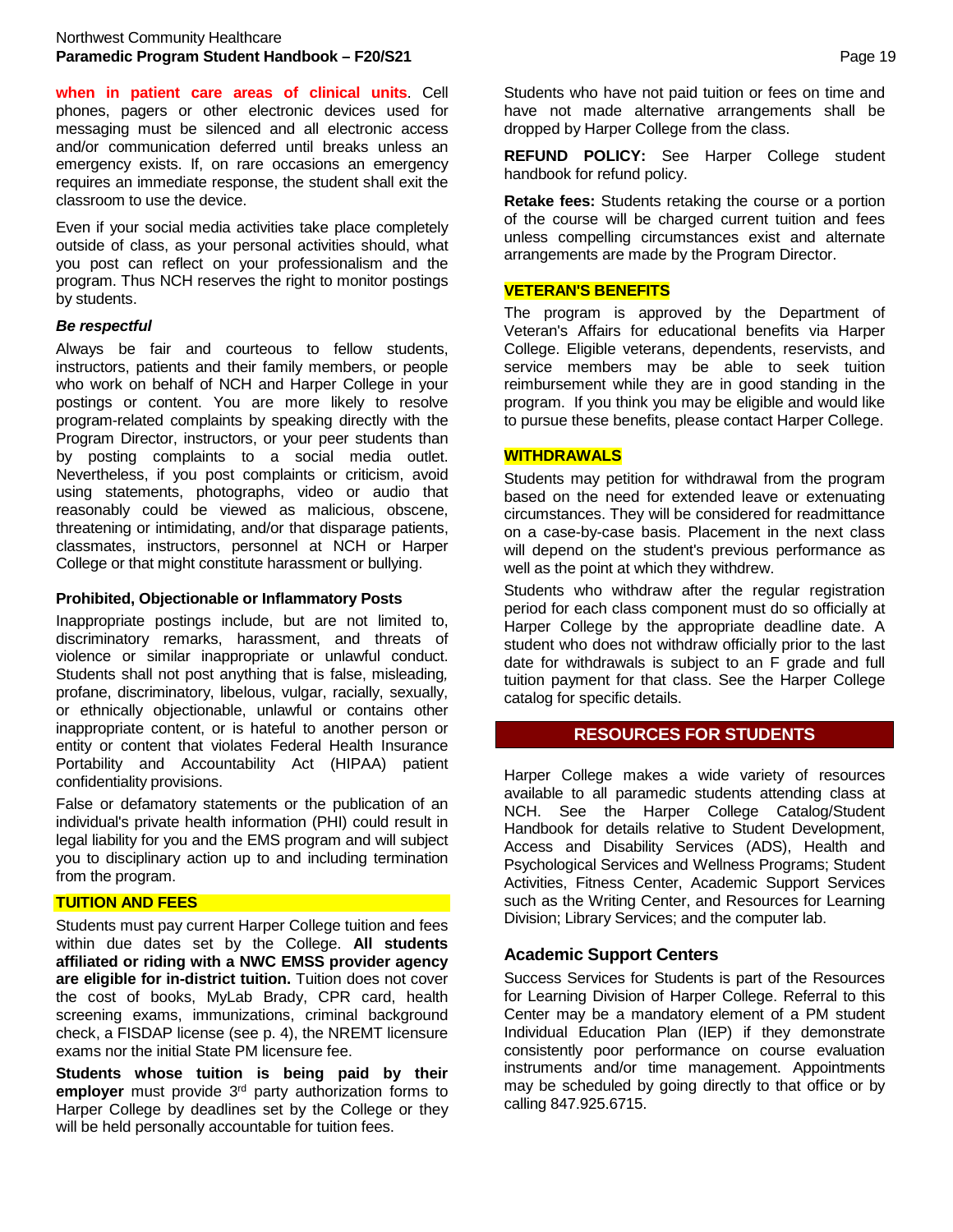#### Northwest Community Healthcare **Paramedic Program Student Handbook – F20/S21** Page 20

**Success Services for Students** provides individual instruction for students who would like to improve their learning skills. One-hour sessions include S*tudy Skills, Test Taking Tips, Time Management, Reading Strategies, Test Anxiety, Memory, Concentration, Motivation, Notetaking Skills, Math Strategies, Accounting Tips, Economics Tips, Preparing for Finals, and Online Study Tips.*

Students can schedule a *Test Performance Analysis*. They will be given a breakdown on types of errors being made as well as given specific strategies to use on subsequent tests.

In the *Learning Styles Inventory* session, the student's personal learning style is determined and specific strategies are recommended to complement that style. Students can take the *Study Behavior Inventory*, which identifies strengths and weaknesses in specific academic activities and attitudes.

Supplemental Instruction (SI) provides regularlyscheduled, informal review sessions. Students compare notes, discuss readings and develop organizational tools. Students learn how to integrate course content and study skills while working together.

**Tutoring:** Individualized mentoring is available to students from program faculty or preceptors at the mutual convenience of the student and learning coach.

# **Writing Center**

The Writing Center provides several free services that are available to help students succeed. They can work in the open computer lab, consult with tutors on a walk-in basis about their papers in all academic areas, and make appointments with English tutors to discuss specific assignments and develop skills in writing, literacy, and critical thinking.

#### **Tutors can:**

- Clarify assignment requirements
- Guide you through steps of writing process
- Suggest strategies for revision
- Respond to drafts
- Answer specific questions on structure, grammar, and content
- Reinforce skills in building vocabulary, writing sentences, developing paragraphs, and proofreading
- Assist with documentation
- Offer strategies for interpreting, analyzing, and evaluating a text
- Develop a plan for building on strengths and improving writing and reading skills

Referral to this Center may be a mandatory element of a PM student Individual Education Plan (IEP) if they demonstrate consistently poor performance on course written assignments. Call 847.925.6796 to make an appointment.

# **STUDENTS with DISABILITIES and Academic Accommodations**

Students are expected to demonstrate the physical, mental and emotional capacity to perform all the essential functions of the paramedic profession during the course with or without reasonable accommodation.

Reasonable accommodation is any modification or adjustment to a job or the work environment that will enable a qualified applicant or employee with a disability to participate in the application process or to perform essential job functions. Reasonable accommodation also includes adjustments to assure that a qualified individual with a disability has rights and privileges as required by the Americans with Disabilities Act (ADA).

If you have a disability (learning, ADHD, physical, psychological or other) and **are requesting any accommodation** during the program, you must **contact the Program Director at the** *beginning* **of the course**. No grades will be adjusted retroactively after the need for accommodation is revealed.

Students must also **contact Access and Disability Services (ADS) at Harper College** to discuss eligibility for reasonable accommodations. Any student already connected with ADS shall provide the NCH Lead Instructor with a copy of your approved Accommodation Plan to determine if it is applicable to, and reasonable to honor, during the Paramedic Program.

**Harper College Access & Disability Services (ADS)** 1200 West Algonquin Road; Building D, room D119 Palatine, Illinois 60067 847.925.6266 Phone 847.925.6267 Fax 224.836.5048 VP for Deaf Callers ads@harpercollege.edu

The Program will review each request on an individual basis and make decisions based on the following:

- To be considered for an accommodation under the ADA, an individual must present adequate documentation demonstrating that his/her condition substantially limits one or more major life activities.
- Only individuals with disabilities who, with or without reasonable accommodations, meet the eligibility requirements for PM licensure are eligible for accommodations.
- Requested accommodations must be reasonable and appropriate for the documented disability and must **not** fundamentally alter the program's course of instruction or ability to assess the student's ability to perform the essential job functions of a PM.
- Professionals conducting assessments, rendering diagnoses of specific disabilities and/or making recommendations for appropriate accommodations must be qualified to do so. Documentation must include a comprehensive evaluation with objective evidence demonstrating the existence of a disability.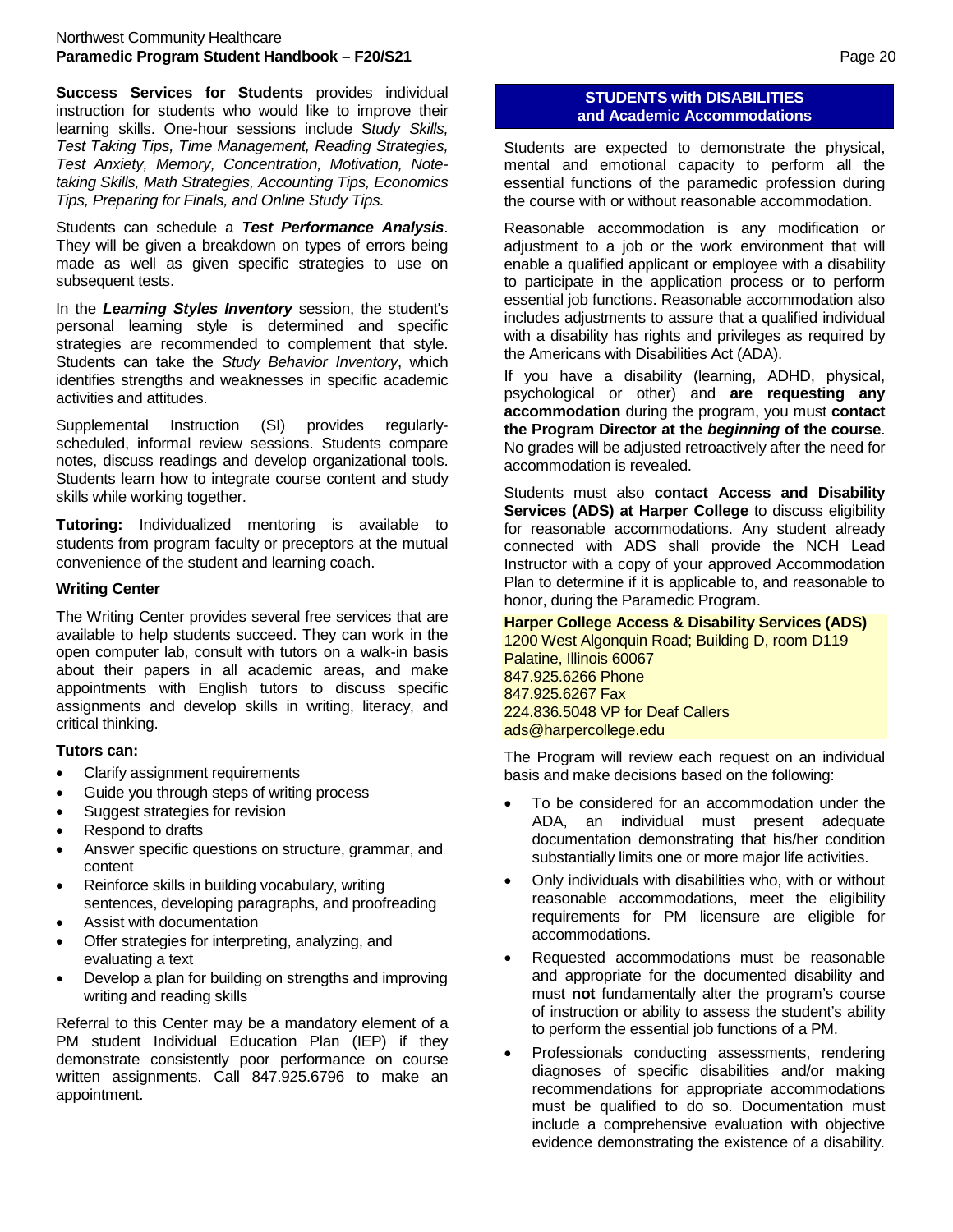The name, title and professional credentials of the qualified professional must be clearly stated in the documentation. Documentation must be submitted on official letterhead, typed, dated, and signed. The professional diagnosis must include:

- o A valid, professionally recognized diagnosis of the candidate's disability (e.g. pursuant to the Diagnostic and Statistical Manual of Mental Disorders (DSM V: revised)) by an appropriately qualified expert with copies of and reported scores from professionally recognized diagnostic tests, where applicable.
- Documentation that clearly identifies the nature and extent of the functional limitations that exist as a result of the diagnosed disability.
- o Sufficient evidence to demonstrate that the functional limitation substantially limits the individual in performing one or more major life activity.
- o Specific information about the significance of the impact the disability has on the candidate in the learning and measurement environments.
- o Specific recommendations for accommodations.
- o An explanation of why each accommodation is recommended and why it is necessary to alleviate the impact of the disability in taking the learning and measurement environments.
- All documentation submitted in support of a requested accommodation will be kept in confidence and will be disclosed to NCH staff and consultants only to the extent necessary to evaluate the accommodation. No information concerning an accommodation request will be released to third parties without written permission from the student.

Each student's circumstances are unique and a case by case approach is required. NCH reserves the right to request additional information at any time from the student requesting accommodations.

If you believe that you have been unfairly or improperly treated due to a disability, you may contact the Harper College Campus Section 504/ADA Compliance Officer. The process, steps, and timelines to follow for filing a grievance are set forth in the Harper College Grievance Policies available on line: <http://goforward.harpercollege.edu/services/ads/policies.php>

# **Essential job functions for a PM generally require: Language:**

- Ability to rapidly read, analyze, understand, and procedures, publications and governmental regulations
- Ability to write factual, accurate, complete, and timely reports and business correspondence
- Ability to communicate effectively with patients, peers, preceptors, supervisors, and on-line medical control
- Strong emotional and social intelligence with the ability to handle sensitive situations and confidential information

**Mathematical functions**: Ability to add, subtract, multiply, and divide in all units of measure using whole numbers, common fractions and decimals and to accurately calculate drug doses and draw up the exact amount of drug for each patient from original packaging.

# **Reasoning ability**

- Ability to solve practical problems while dealing with several abstract and concrete variables
- Understand and able to appropriately apply an extensive variety of complex technical and instructional material
- Make accurate assumptions and determine a plan of care within limits set for time-sensitive patients
- Make reasonable and logical conclusions from information which may be conficting or disjointed

# **Possess knowledge, skills, and abilities to:**

- operate basic and advanced life support equipment with safety and precision
- operate complex communications equipment; and
- enter data into and retrieve data from a computer using System-approved software and meeting System standards of competency.

# **Physical demands**

- Sit, stand, walk, run, crawl, squat, bend, kneel, climb stairs and into and out of EMS vehicles, lift moderate to heavy objects, perform chest compressions.
- Frequent talking
- (Corrected) vision to 20/30 in at least one eye with color discrimination for at least red, amber, and green, and the ability to differentiate skin colors and the color of various body fluids.
- (Amplified) hearing adequate to hear conversational speech and accurately assess BPs, lung, bowel, and heart sounds
- Sufficient strength, endurance, conditioning and motor control to walk and carry patients/EMS gear over rugged, uneven terrain and up and down stairs; lift patients with one partner (up to 250 lbs.) safely onto a stretcher, move a patient on a stretcher up or down at least 2 flights of stairs; reach and pull in an ambulance; move them from the point of patient contact to the receiving location; and to perform at least two minutes of quality manual CPR with two minute breaks between compression sets for at least 30 minutes.
- Have manual strength and dexterity sufficient to type assignments and ePCRs and safely perform all assessments and skills to the standards specified in the course procedure manual

# **Work environment**

Considerable health and physical strength is necessary to perform the duties of a paramedic. Though safety measures are implemented whenever possible and a culture of safety is embraced, there remain numerous unavoidable aspects of a paramedic's job that may place the individual at risk of personal illness or injury.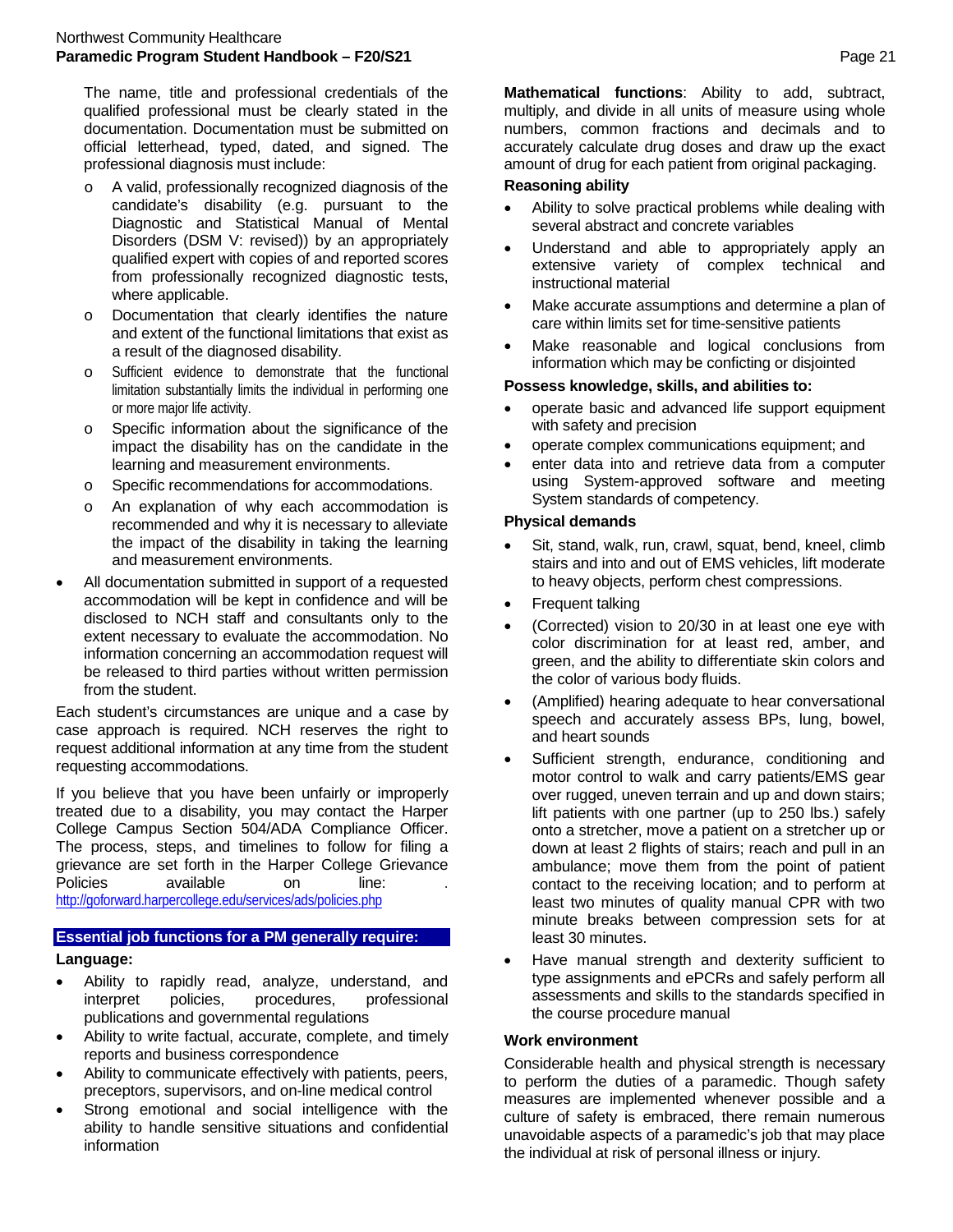#### Northwest Community Healthcare **Paramedic Program Student Handbook – F20/S21** Page 22

These include, but are not limited to:

- Driving an emergency vehicle using lights and sirens
- Exposure to hostile or combative patients and other individuals
- Response to violent crime scenes
- Response to incidents involving chemical, radiological, biologic, and explosive hazards
- Exposure to communicable diseases
- Danger from moving traffic at highway/roadway incidents
- Exposure to contaminated sharps and medical waste
- Performance of certain high-risk procedures in the delivery of patient care
- Noise level is moderate to high
- Temperatures vary from extreme cold to extreme heat
- Moisture level will vary from extreme dry to rain, snow and ice, and may require immersion in water

If reasonable accommodation is to be exercised by a qualified individual with a disability using products or appliances that would also be available to them while working on an ambulance within the scope of EMS practice, it is the student's responsibility to acquire the resources for their personal use due to the cost of the accommodation needs.

# **DISCLAIMER**

The NWC EMSS reserves the right to change requirements, curriculum, and class policies as the educational, legal, regulatory, State policy, or healthcare environments change and as deemed necessary by the NCH Program MD.

# **EMS FACULTY and STAFF Contact Information**

The program operates under the authority of **Matthew T. Jordan, M.D. FACEP**, Medical Director of the program.

> **Connie J. Mattera, M.S., R.N., Paramedic** PM Program Director Phone: 847/ 618-4485 (work) 847/ 493-9974 (cell) e-mail: [cmattera@nch.org](mailto:cmattera@nch.org)

> > **Mike Gentile, BA, Paramedic** PM Program Lead Instructor Phone: 847/ 618-4490 e-mail: [mgentile@nch.org](mailto:mgentile@nch.org)

**Jennifer Dyer, BS, RN, Paramedic** PM Program Clinical Coordinator Phone: 847/ 618-4494 e-mail[: jdyer@nch.org\)](mailto:jdyer@nch.org)

**Kourtney Chesney, Paramedic**  PM Program Lab Coordinator Phone: 847/618-4488 e-mail: [KChesney@nch.org](mailto:KChesney@nch.org)

**Pamela Ross** (Program secretary) Phone: 847/ 618-4482 E-mail[: PRoss@nch.org](mailto:PRoss@nch.org) Fax: 847/ 618-4489

For additional names and contact information for hospital EMSCs/educators, Provider Agencies and their EMSCs, see the **System Directory** posted on the NWC EMSS website under the About Us tab.

#### **Northwest Community Hospital** 800 W. Central EMS offices – 901 Kirchoff Center Arlington Heights, Illinois 60005

**Office hours:** Monday through Friday 7:30  $am - 5 pm$ 

Paperwork for the program may be dropped off during off hours in mailboxes specifically designated for that purpose outside of the EMS Office in the lobby of the Kirchoff Center building.

Kirchoff building is locked to visitors at 11 pm

# **WEBSITE**: [www.nwcemss.org](http://www.nwcemss.org/)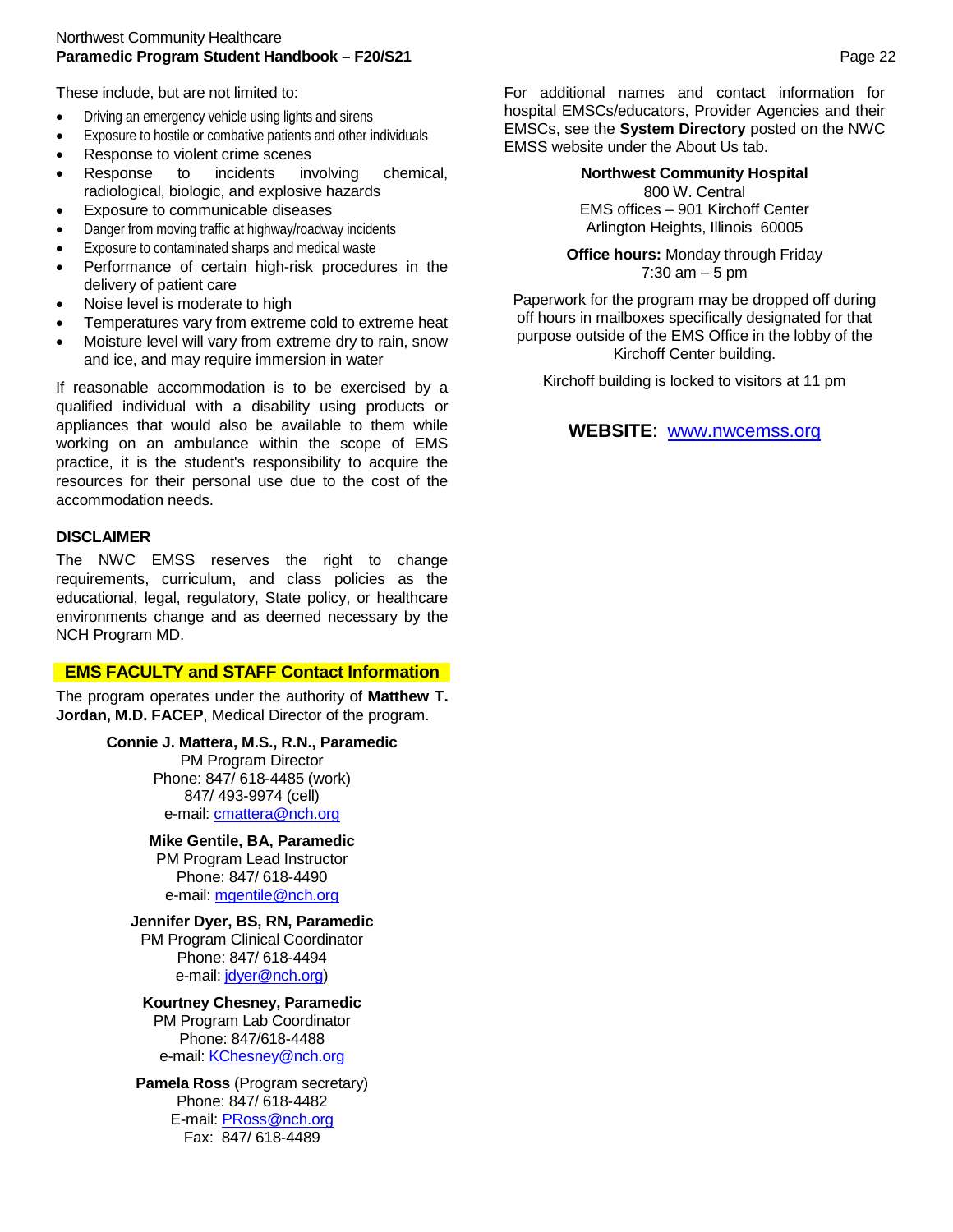# **The Family Educational Rights and Privacy Act (FERPA)**

The Family Educational Rights and Privacy Act (FERPA) (20 U.S.C. § 1232g; 34 CFR Part 99) is a Federal law that protects the privacy of student education records. The law applies to all schools that receive funds under an applicable program of the U.S. Department of Education.

The Act establishes the rights of students to inspect and review their education record; provides that personally identifiable information will not, with certain exceptions, be disclosed without the student's permission; provides for guidelines for the correction of inaccurate or misleading data through informal or formal hearings; grants the right to file complaints with the Family Educational Rights and Privacy Act office concerning alleged failures by the institution to comply with the Act, and makes provision for notice to the students concerning their rights.

FERPA allows schools to disclose student records, without consent, to the following parties or under the following conditions (34 CFR § 99.31):

- School officials with legitimate educational interest (demonstrable need to know by any staff member in terms of his or her assigned duties);
- Other schools to which a student is transferring;
- Specified officials for audit or evaluation purposes;
- Appropriate parties in connection with financial aid to a student;
- Organizations conducting certain studies for or on behalf of the school;
- Accrediting organizations;
- To comply with a judicial order or lawfully issued subpoena;
- Appropriate officials in cases of health and safety emergencies; and
- State and local authorities, within a juvenile justice system, pursuant to specific State law.

#### **Records kept by the NCH that are accessible to the student:**

| <b>RECORDS ON FILE</b>                                          | <b>PURPOSE OF RECORDS</b>                                               |
|-----------------------------------------------------------------|-------------------------------------------------------------------------|
| Application                                                     | Placement                                                               |
| <b>EMT Transcripts</b>                                          | Advisement                                                              |
| Admission test scores                                           | Determine placement                                                     |
| Grades                                                          | Measurement of objective achievement                                    |
| Correspondence                                                  | Anecdotal notes used to document performance and validate trends        |
| Disclosure records                                              | Record of disclosure of personally identifiable information; advisement |
| Fact sheet                                                      | Demographic information for records                                     |
| Scores: written & practical                                     | Measuring performance and identifying future learning needs             |
| Immunization records                                            | Health counseling; risk assessment                                      |
| Physical examination                                            | Fitness for duty on clinical and field units                            |
| Student grievance                                               | Official record                                                         |
| Disciplinary record                                             | Official record                                                         |
| Evaluations                                                     | Counseling and evaluation                                               |
| Financial data                                                  | Billing and collection                                                  |
| Records, exclusive of Federal and<br>State Codes listed below** | Safety and security of students                                         |

\* Students who wish to determine the general content of their record may make an appointment with the Course Coordinator to secure this information.

\*\* The basis for this policy is the III Rev Statute, III Juvenile Court Act - Chapter 37, Article 2, Section 702-8(3). III Rev Statute, III Criminal Code - Chapter 38, Sections 206-3 and 206-7. Title 42, U.S.C., 377lb.

#### **Educational records which are not governed by the Act and which are not accessible to students**

- 1. Records kept by NCH personnel which are used only by the maker or his or her substitute and are not available to any other person.
- 2. Law enforcement records that are kept apart from the student's other educational records and are maintained solely for law enforcement purposes, and are made available for inspection by Public Safety personnel only when acting in the line of duty. Such records are not made available to persons other than law enforcement officials of the same jurisdiction so long as educational records maintained by the institution are not disclosed to the personnel of the law enforcement unit.